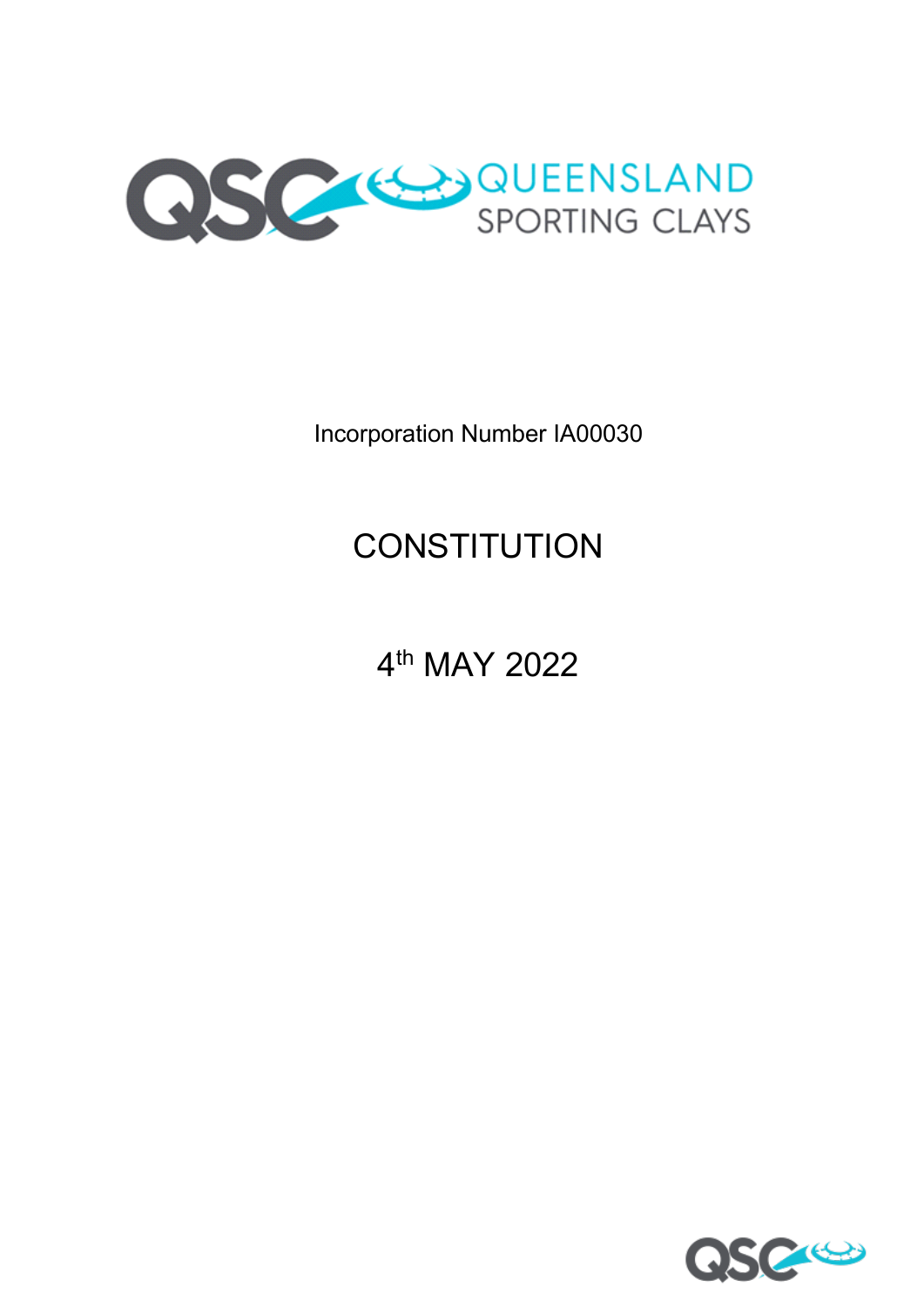| 1.1.  |                                                                      |        |
|-------|----------------------------------------------------------------------|--------|
| 1.2.  |                                                                      |        |
| 1.3.  |                                                                      |        |
|       |                                                                      |        |
|       |                                                                      |        |
| 2.2.  |                                                                      |        |
|       |                                                                      |        |
| 3.1.  |                                                                      |        |
| 3.2.  |                                                                      |        |
| 3.3.  | ADMISSION AND REJECTION OF NEW MEMBER CLUBS AND ASSOCIATIONS  8      |        |
| 3.4.  |                                                                      |        |
| 3.5.  | APPEAL AGAINST REJECTION, TERMINATION OR SUSPENSION OF MEMBERSHIP  9 |        |
| 3.6.  |                                                                      |        |
| 3.7.  |                                                                      |        |
| 3.8.  | PROHIBITION ON USE OF INFORMATION ON REGISTER OF MEMBERS  10         |        |
|       |                                                                      |        |
| 4.1.  |                                                                      |        |
| 4.2.  |                                                                      |        |
| 4.3.  |                                                                      |        |
|       |                                                                      |        |
|       |                                                                      |        |
| 5.1.  |                                                                      |        |
| 5.2.  |                                                                      |        |
| 5.3.  | RESIGNATION, REMOVAL OR VACATION OF OFFICE OF BOARD MEMBERS  13      |        |
| 5.4.  |                                                                      |        |
| 5.5.  |                                                                      |        |
| 5.6.  |                                                                      |        |
| 5.7.  |                                                                      |        |
| 5.8.  |                                                                      |        |
| 5.9.  |                                                                      |        |
| 5.10. |                                                                      |        |
| 5.11. |                                                                      |        |
| 5.12. |                                                                      |        |
| 5.13. |                                                                      |        |
| 6.    |                                                                      |        |
| 6.1.  |                                                                      |        |
| 6.2.  |                                                                      |        |
| 6.3.  |                                                                      |        |
| 6.4.  |                                                                      |        |
| 6.5.  |                                                                      |        |
| 6.6.  |                                                                      |        |
| 6.7.  |                                                                      |        |
| 6.8.  |                                                                      |        |
|       |                                                                      |        |
| 7.    |                                                                      |        |
| 7.1.  |                                                                      |        |
| 7.2.  |                                                                      |        |
| 7.3.  |                                                                      |        |
| 8.    |                                                                      |        |
|       | Constitution (IA00030)   Final MAY 2022                              | Page 2 |
|       |                                                                      |        |

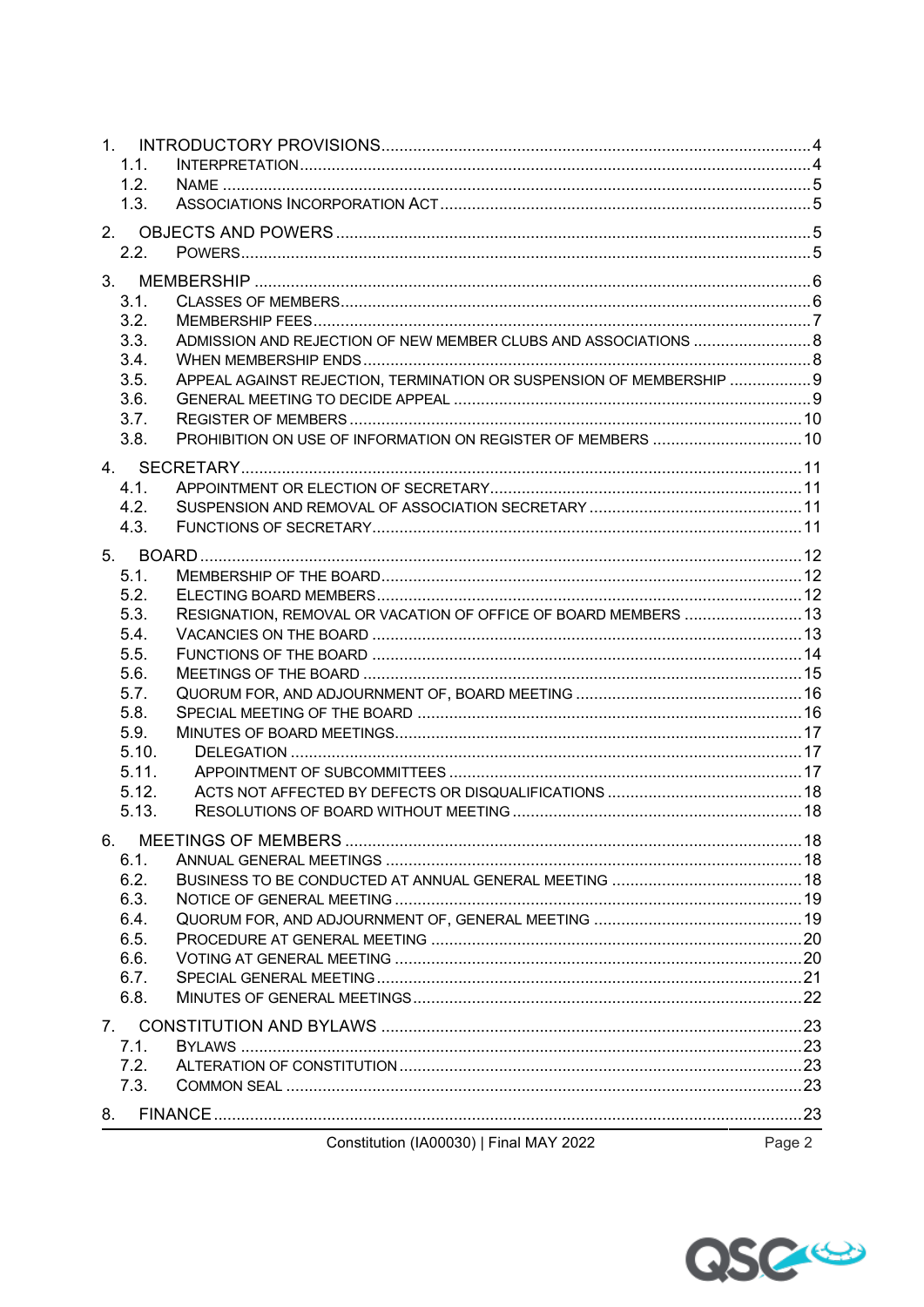| l Date of adoption | $\overline{4^{th}}$ MAY 2022 |  |
|--------------------|------------------------------|--|

Compiled by CPR Group PO Box 2092 Sunshine Plaza Q 4558 P: 07 5443 6247 F: 07 5443 6429 E: admin@cprgroup.com.au W: www.cprgroup.com.au

Constitution (IA00030) | Final MAY 2022 Page 3

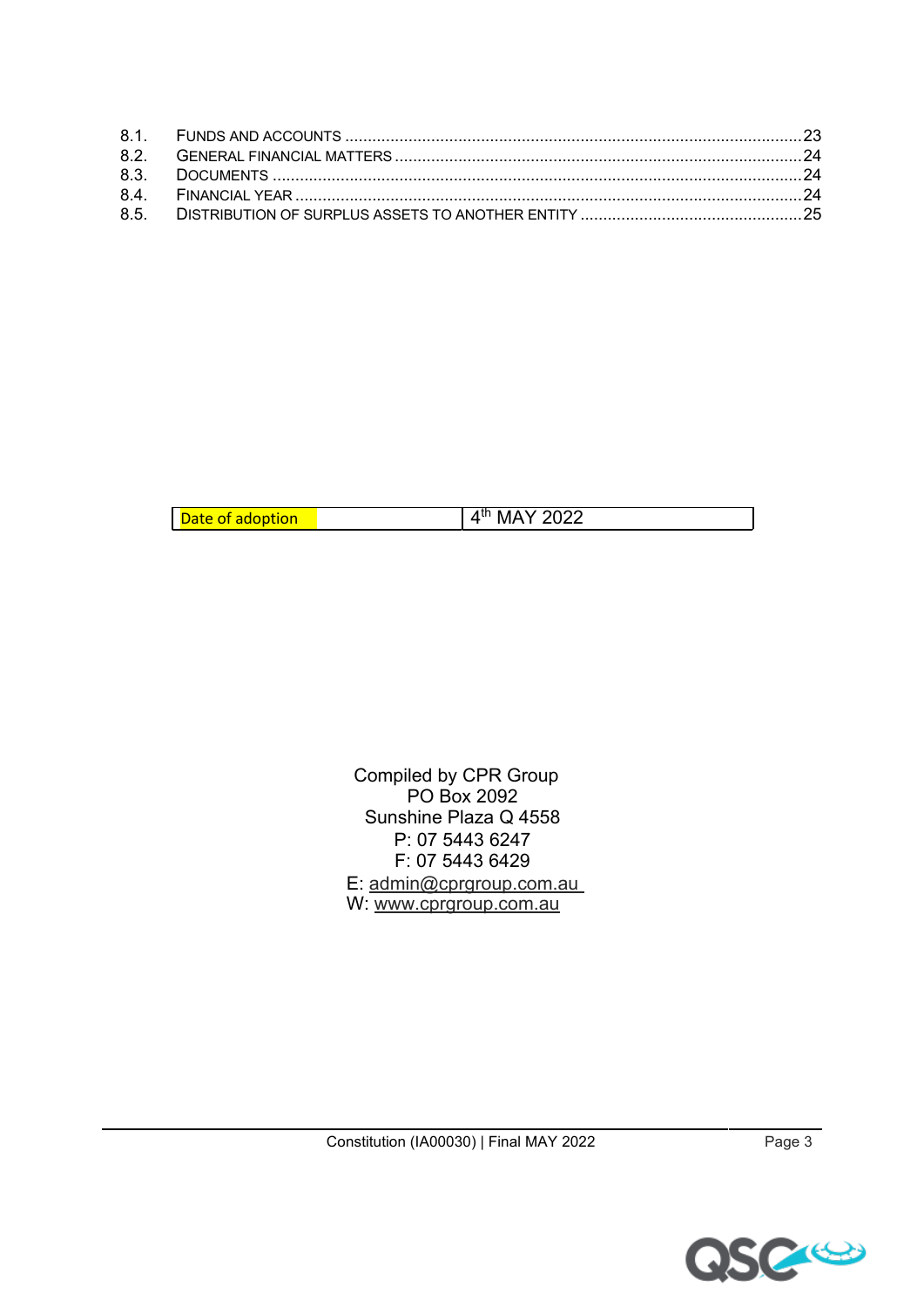#### 1. Introductory provisions

- 1.1. Interpretation
	- 1.1.1. In this constitution:
		- a. act means the *Associations Incorporation Act 2015*;
		- b. association means QUEENSLAND SPORTING CLAYS ASSOCIATION INC;
		- c. the board means the board members for the time being constituted as provided for in this constitution. May also be referred to as the management committee;
		- d. bylaws means the bylaws of the association;
		- e. by lot means making a determination or choice by lottery. For example, this might include conducting a draw at random;
		- f. casual vacancy, on the board, means a vacancy that occurs when an elected board member resigns, dies or otherwise stops holding office;
		- g. fee means a payment of money due to the association by its members;
		- h. majority means more than half of all eligible voting members present and voting at a board meeting or a general meeting;
		- i. member means a body or individual duly accepted as such by the board in accordance with this constitution, having paid any membership fees due to the association;
		- j. present means at a board meeting, see rule Error! Reference source not found.;
		- k. special resolution means a resolution that is passed at a general meeting (including the annual general meeting) by the votes of at least 75% of the eligible voting members who are present and voting;
		- l. signed means agreed in writing;
		- m. written / in writing means, unless the contrary intention appears, all forms of visible words, including printed, hard copy or digital formats.
	- 1.1.2. Words importing the singular include the plural where context requires or permits.
	- 1.1.3. A word or expression that is not defined in this constitution, but is defined in the Act has, if the context permits, the meaning given by the Act.

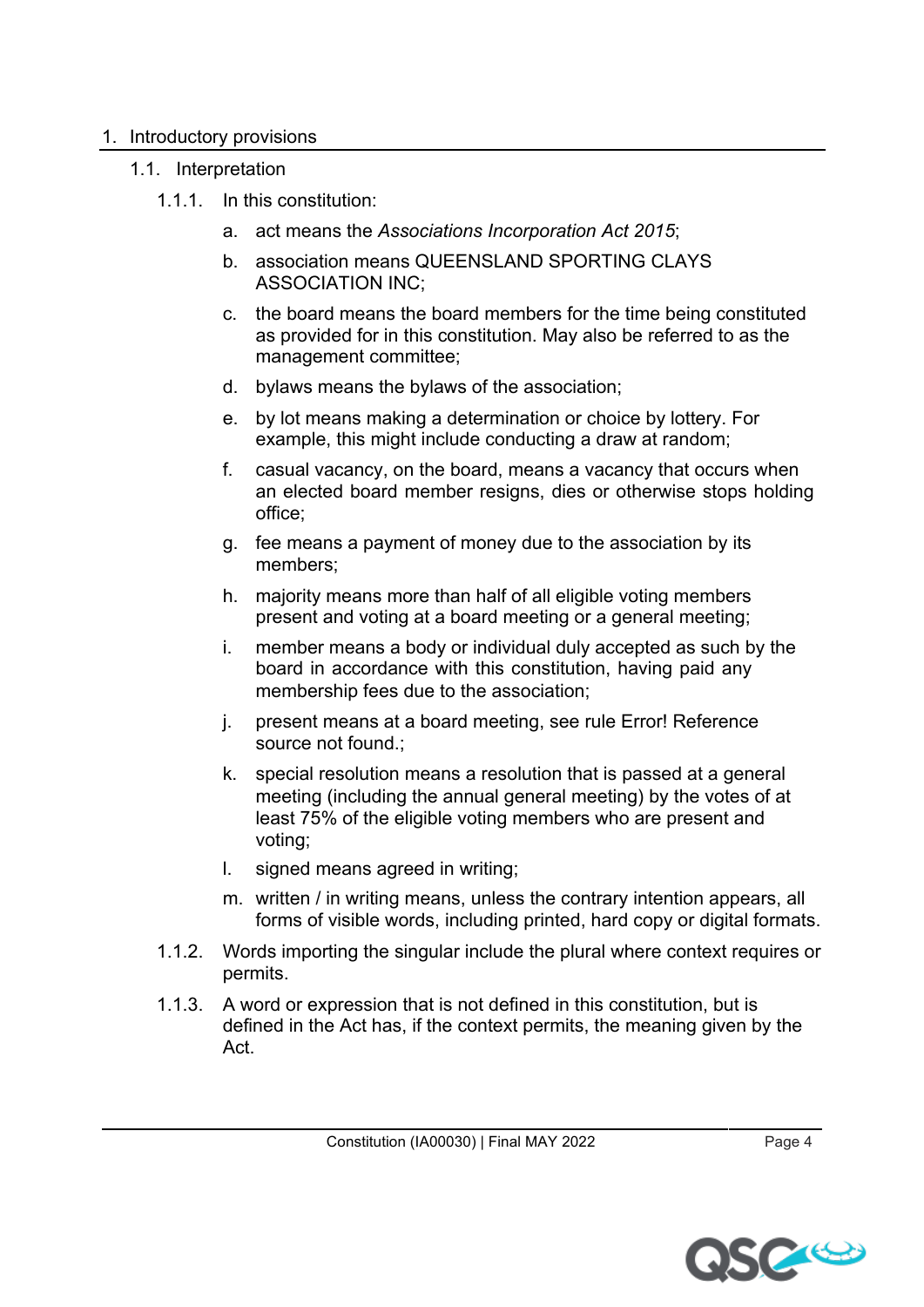- 1.2. Name
	- 1.2.1. The name of the association is QUEENSLAND SPORTING CLAYS ASSOCIATION INC.
- 1.3. Associations Incorporation Act
	- 1.3.1. If a rule of the association is inconsistent with the Act, the Act prevails to the extent of the inconsistency.

### 2. Objects and Powers

- 2.1.1. The objects of the association are to:
	- a. foster, promote, support, encourage and administer the sport of shooting throughout Queensland;
	- b. affiliate with any organisation or association with similar aims and objects, and such other bodies as the association deems fit;
	- c. support specific conservation projects or undertakings, including research, and the establishment and management of land used for shooting ranges;
	- d. to educate members and non-members in the value of conservation in relation to the sport of shooting and to promote good relations between field sportsmen, landowners, the Government and the public;
	- e. foster a healthy environment and encourage sportsmanship, good fellowship and a sense of community spirit;
	- f. to promote firearm ownership and safety;
	- g. do such things as are incidental or conducive to the attainment of any or all of these objects.

## 2.2. Powers

- 2.2.1. The association has the powers of an individual.
- 2.2.2. The association may, for example:
	- a. enter into contracts; and
	- b. acquire, hold, deal with and dispose of property; and
	- c. make charges for services and facilities it supplies; and
	- d. do other things necessary or convenient to be done in carrying out its affairs.
- 2.2.3. The association may issue secured and unsecured notes, debentures and debenture stock for the association.

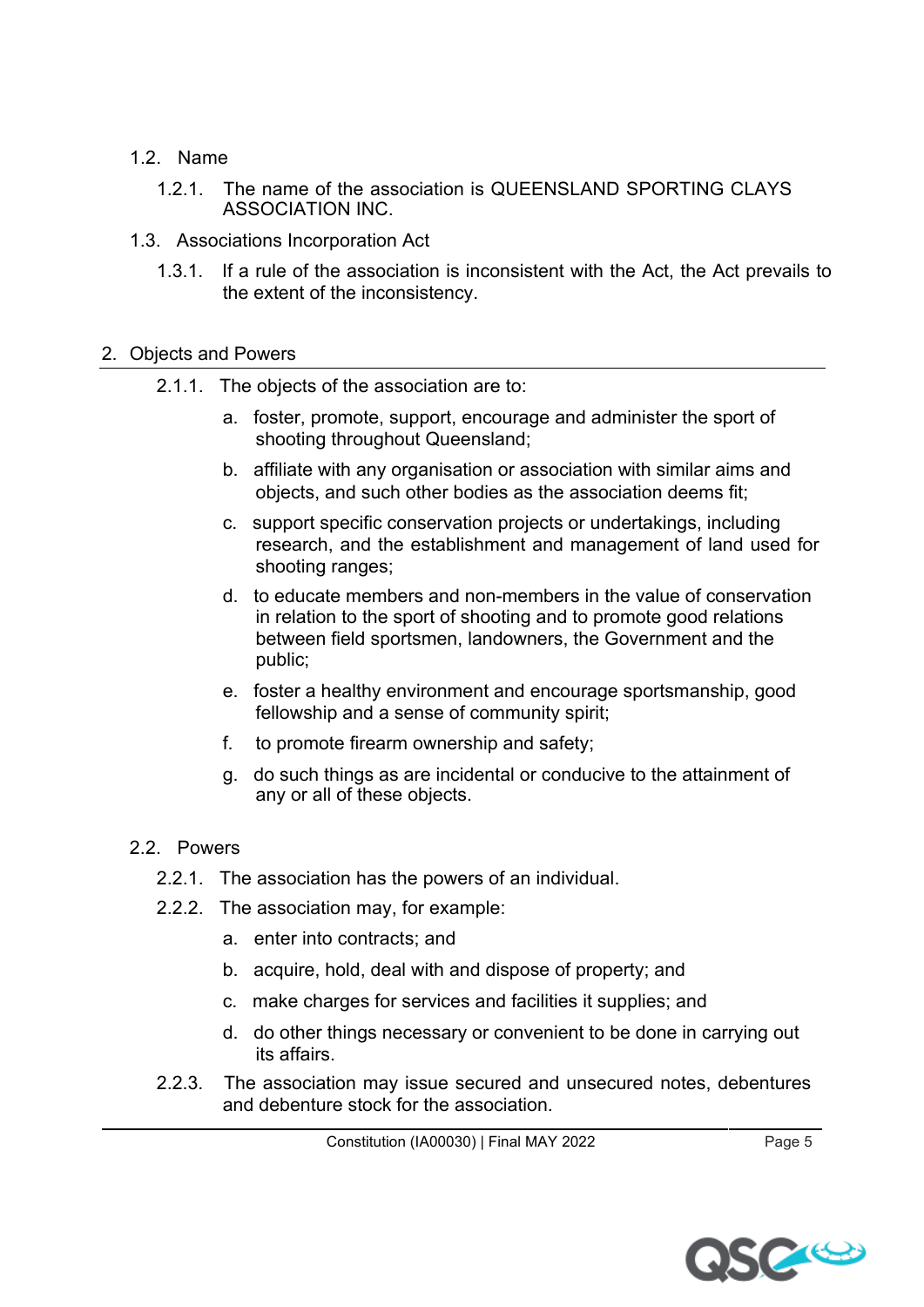#### 3. Membership

## 3.1. Classes of members

- 3.1.1. The membership of the association consists of the following classes:
	- a. Member body:
		- i any properly constituted member body, which supports the constitution, bylaws and codes of conduct of the association and is located within Queensland;
		- ii each member body, by virtue of its membership, agrees to honour any capitation levy or other financial obligation to the association as imposed by the association;
		- iii each member body shall apply for membership of the association in writing to the association secretary. The application must be accompanied by a copy of the constitution of the applicant body;
		- iv any member body that revises its constitution shall provide the association with a copy of the new document within one calendar month of acceptance by their members;
		- v each member body shall be entitled to nominate three members to act as representatives of the member body at general meetings of the association. These members will be known as Association Delegates. Each Association Delegate must be a financial member of the association through their respective member body or a life member of the association. These Association Delegates are eligible for election to the board (as per clause 3.1.1.b.i.).;
		- vi nomination of Association Delegates shall be made in writing to the association secretary a minimum of seven days prior to the general meeting;
		- vii any member body may, at its discretion, de-list its Association Delegate or Association Delegates by giving notice in writing to the association secretary within seven days of that decision;
		- viii in the event of de-listing an Association Delegate or Association Delegates by a member body, the member body shall give notice in writing detailing the replacement Association Delegate or Association Delegates;
		- ix Association Delegates are entitled to vote at general meetings.
	- b. Individual members of a member body:
		- i each individual member of a member body shall be a member of the Association;

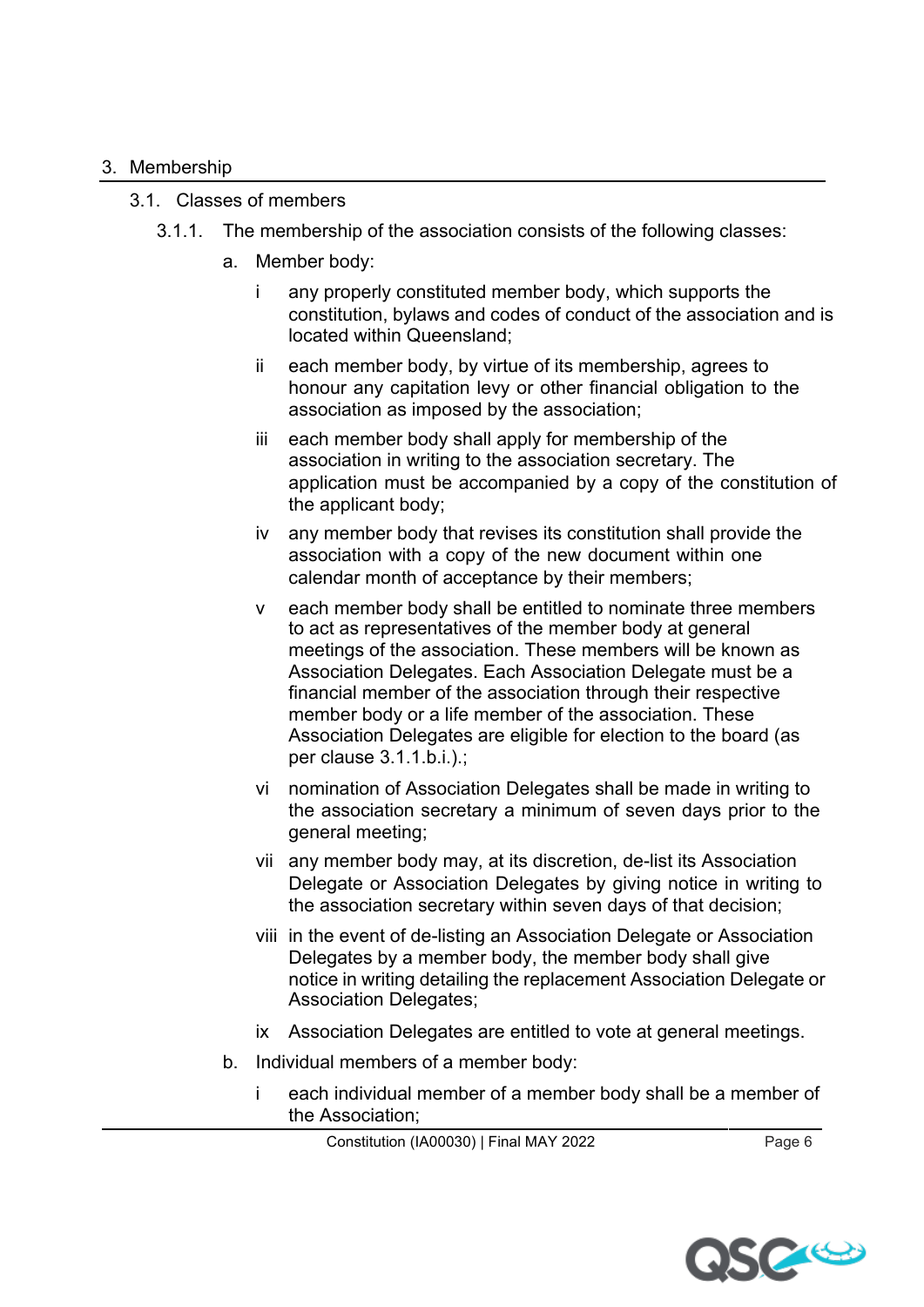ii individual members are not entitled to vote at general meetings

unless they are also a member body Association Delegate;

- c. Board members:
	- i board members must be at least 18 years of age and support the constitution, bylaws and codes of conduct of the association;
	- ii board members automatically become members of the association upon their election to the board;
	- iii board members are not entitled to vote at general meetings;
- d. Life:
	- i life members must be at least 18 years of age and support the constitution, bylaws and codes of conduct of the association;
	- ii life membership is open to people who have rendered extraordinary and meritorious service to the association for an extended period;
	- iii any Association Delegate or board members may recommend to the board a nominee for election as a life member;
	- iv recommendations for life membership must be in writing, signed by the Association Delegate (s) and/or board members(s) making the recommendation, and seconded by not less than one other board member, and received by the association secretary no less than 14 days prior to an annual general meeting;
	- v on the board's approval of the recommendation, the board will propose the nominee for election as a life member at the annual general meeting;
	- vi life members must be elected by the passing of a special resolution;
	- vii life members are not entitled to vote at general meetings, unless they are also a member body Association Delegate;
	- viii life members are not required to pay membership fees to the association.
- 3.1.2. The number of members in all classes of membership is unlimited.
- 3.2. Membership fees
	- 3.2.1. The membership fee for each class of membership is:
		- a. the amount decided by the board; and
		- b. payable when, and in the way, the board decides.

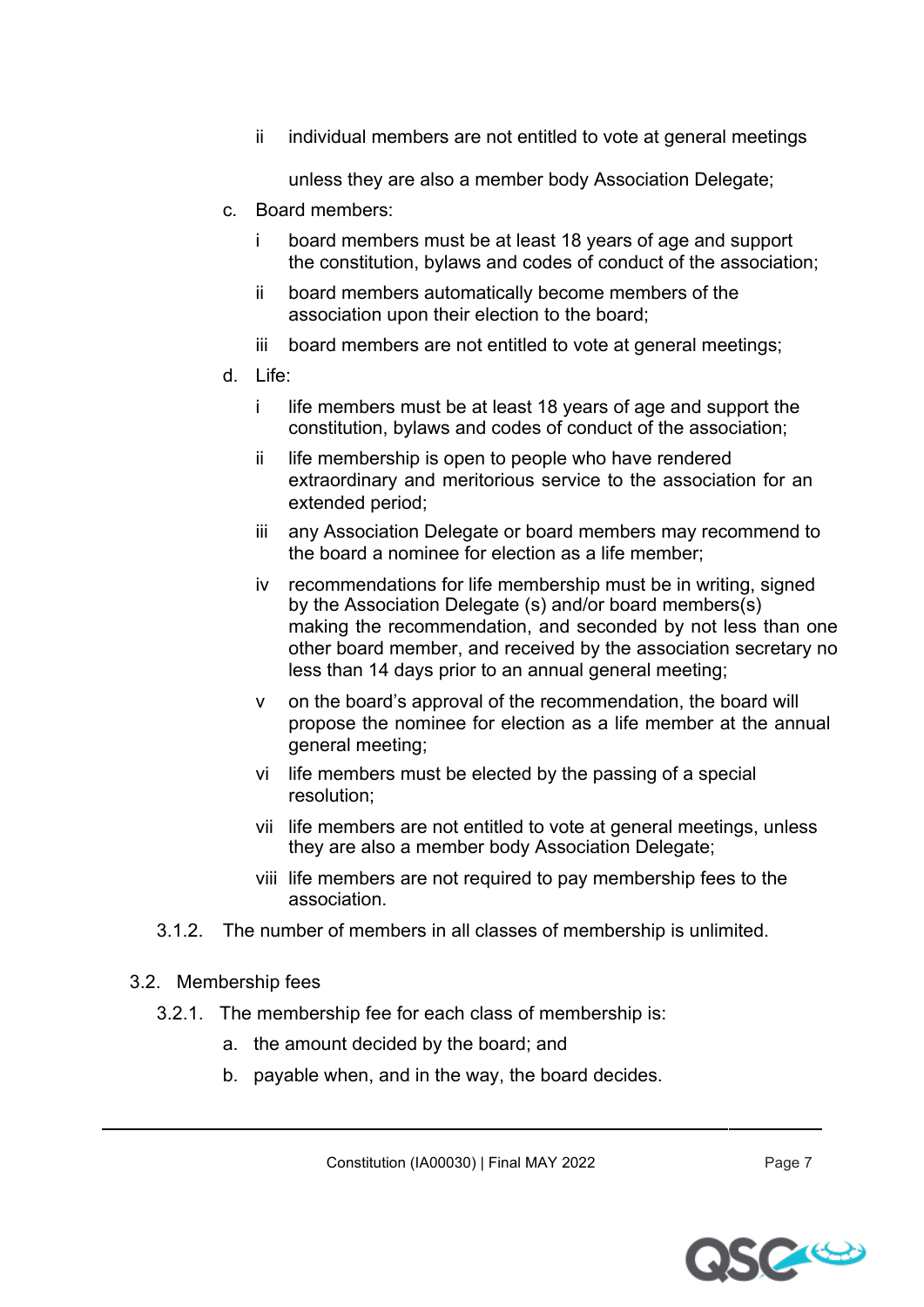- 3.3. Admission and rejection of new member clubs and associations
	- 3.3.1. The board must consider an application for membership at the next board meeting held after it receives:
		- a. the application for membership; and
		- b. the appropriate membership fee for the application.
	- 3.3.2. The board must ensure that, as soon as possible after the applicant applies to become a member of the association, and before the board considers the applicant's application, the applicant is advised:
		- a. whether or not the association has public liability insurance; and
		- b. if the association has public liability insurance, the amount of the insurance.
	- 3.3.3. The board must decide at the meeting whether to accept or reject the application.
	- 3.3.4. If a majority of the board members present at the meeting vote to accept the applicant as a member, the applicant must be accepted as a member for the class of membership applied for.
	- 3.3.5. If the board decides to reject an application, the association secretary must, as soon as practicable, give the applicant notice of the decision in a manner determined by the board.
- 3.4. When membership ends
	- 3.4.1. A member may resign from the association by giving three months written notice of resignation to the association secretary.
	- 3.4.2. The resignation takes effect at the annual general meeting of the year such notice is received by the association secretary.
	- 3.4.3. The board may terminate or suspend a member's membership, impose a fine, or appoint a disciplinary committee if the member:
		- a. in the case of an individual, is convicted of an indictable offence; or
		- b. does not comply with any of the provisions of this constitution; or
		- c. has membership fees in arrears for at least two months; or
		- d. conducts himself, herself or itself in a way considered to be injurious or prejudicial to the character or interests of the association.
	- 3.4.4. If the board decides to terminate or suspend a member's membership, the association secretary must, within seven days of the decision, give the member written notice:
		- a. setting out the decision of the board and the grounds on which it is based;

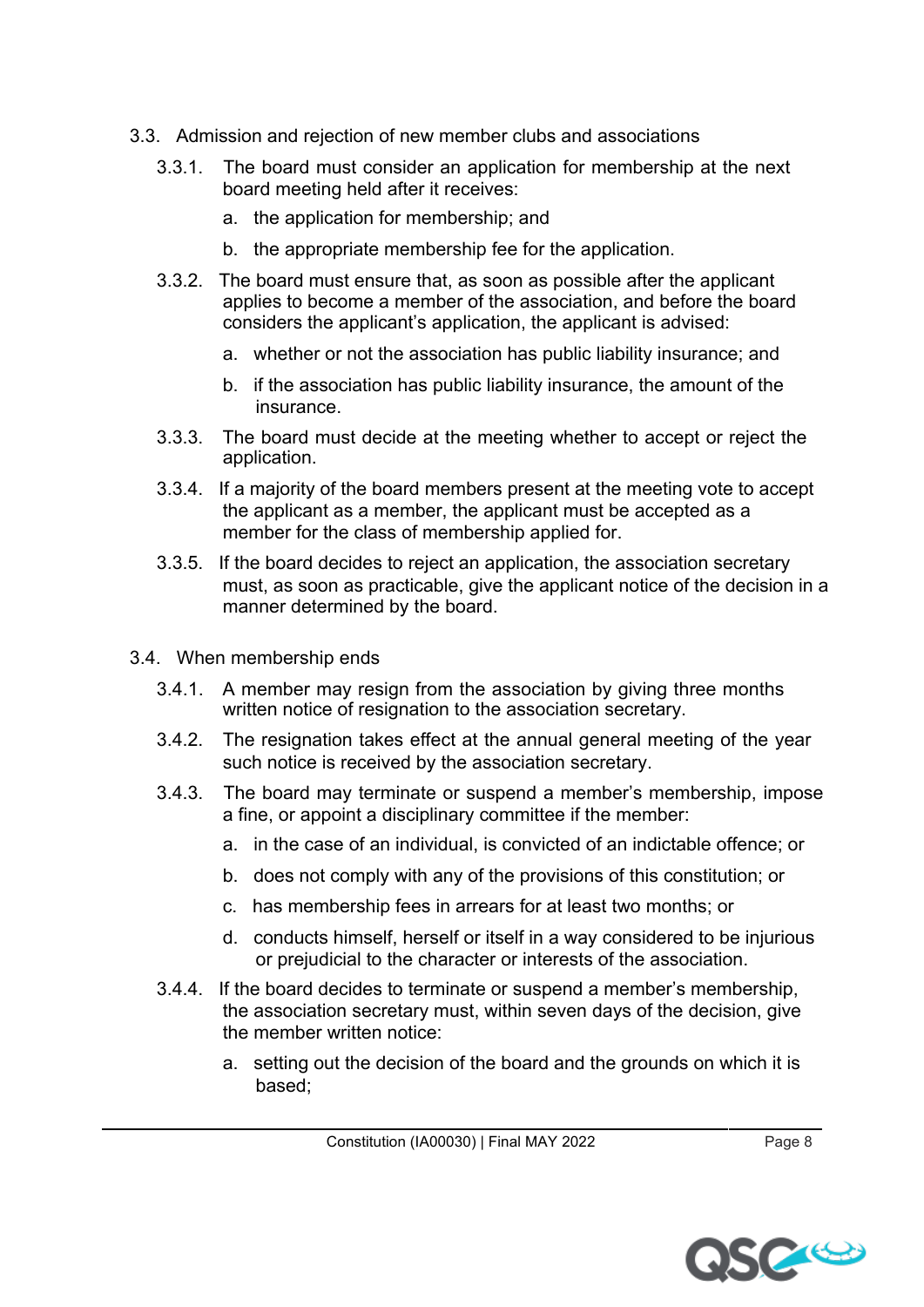- b. stating that the member may address the board at a meeting to be held not earlier than seven days and not later than 28 days after the service of the notice;
- c. stating the date, place, and time of that meeting;
- d. informing the member that the member may do either or both of the following:
	- i attend and speak at that meeting;
	- ii submit to the board at or before the date of that meeting written representations relating to the resolution.
- 3.4.5. Before the board terminates or suspends a member's membership, the board must:
	- a. give the member a full and fair opportunity to make verbal representations at a meeting as mentioned in clause 3.4.4.b;
	- b. give due consideration to any written representations submitted to the board by the member at or before the meeting mentioned in clause 3.4.4.b.
- 3.4.6. If, after considering all representations made by the member, the board decides by resolution to terminate or suspend the membership, the association secretary must, within seven days, give the member a written notice of the decision.
- 3.5. Appeal against rejection, termination or suspension of membership
	- 3.5.1. An applicant whose application for membership has been rejected, or a member whose membership has been terminated or suspended, may give the association secretary written notice of their intention to appeal against the decision.
	- 3.5.2. A notice of intention to appeal must be given to the association secretary, along with any appeal fee, which may be determined by the board from time to time, within seven days after the applicant or member receives written notice of the decision.
	- 3.5.3. If the association secretary receives a notice of intention to appeal, the association secretary must, within 14 days after receiving the notice, call a general meeting to decide the appeal.
- 3.6. General meeting to decide appeal
	- 3.6.1. The general meeting to decide an appeal must be held within 28 days after the association secretary receives the notice of intention to appeal.
	- 3.6.2. At the meeting, the applicant or member must be given a full and fair opportunity to show why the application should not be rejected or the membership should not be terminated or suspended.

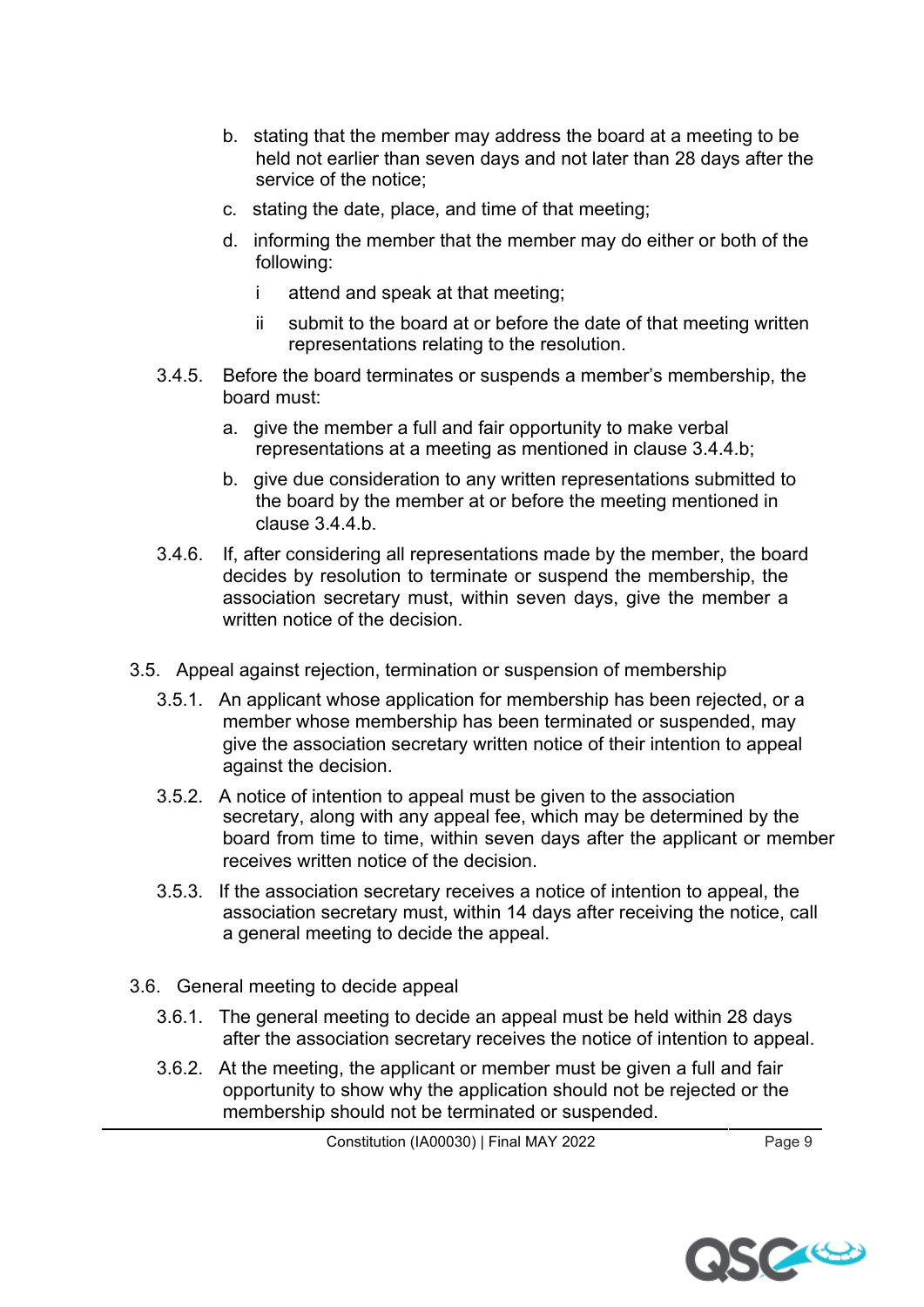- 3.6.3. Also, the board and the board members who rejected the application or terminated or suspended the membership must be given a full and fair opportunity to show why the application should be rejected or the membership should be terminated or suspended.
- 3.6.4. An appeal must be decided by a majority vote of the eligible voting members present and voting at the meeting.
- 3.6.5. If an applicant whose application for membership has been rejected does not appeal against the decision within seven days after receiving written notice of the decision, or the applicant appeals but the appeal is unsuccessful, the association secretary must, as soon as possible, refund any membership fees paid by the applicant for the current membership period.
- 3.7. Register of members
	- 3.7.1. The board must keep a register of members of the association.
	- 3.7.2. The register must include the following particulars for each member:
		- a. the full name of the member;
		- b. the postal or street address of the member;
		- c. the date on which the member was entered into the SCA register;
		- d. the name and details of each person, club or association who stopped being a member of the association within the last seven years and the date on which the person, club or association stopped being a member (which may be kept separately from the rest of the SCA register);
		- e. any other particulars the board decides.
	- 3.7.3. A person must contact the association secretary to request an inspection of the register
	- 3.7.4. However, the board may, on the application of a member of the association, withhold information about the member (other than the member's full name) from the register available for inspection if the board has reasonable grounds for believing the disclosure of the information would put the member at risk of harm.
- 3.8. Prohibition on use of information on register of members
	- 3.8.1. A person must not:
		- a. use information obtained from the register of members to contact, or send material to, a member of the association for the purpose of advertising; or

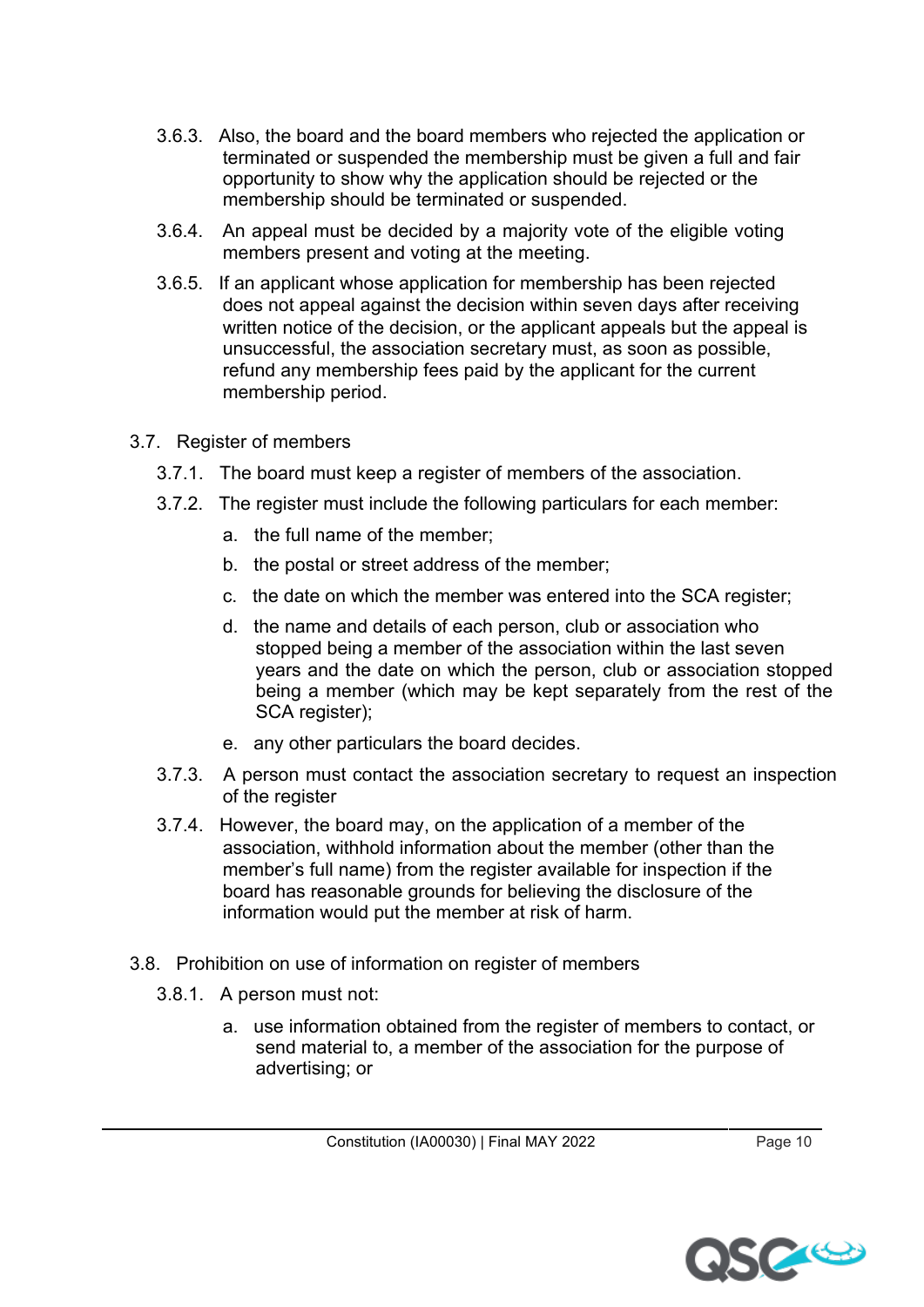b. disclose information obtained from the register to someone else, knowing that the information is likely to be used to contact, or send material to, a member of the association for the purpose of advertising.

### 4. Secretary

- 4.1. Appointment or election of secretary
	- 4.1.1. The secretary who must be an individual who is at least 18 years of age ordinarily residing in Queensland who is:
		- a. a member of the association elected by the association as secretary; or
		- b. any of the following people appointed by the board as secretary:
			- i a member of the association's board;
			- ii another member of the association;
			- iii another person.
	- 4.1.2. If a vacancy occurs in the office of secretary, the members of the board must ensure a secretary is appointed or elected for the association within one month after the vacancy occurs.
	- 4.1.3. If the board appoints a person mentioned in rule 4.1.1.b.ii as secretary, other than to fill a casual vacancy on the board, the person does not become a member of the board.
	- 4.1.4. However, if the board appoints a person mentioned in rule 4.1.1.b.ii as secretary to fill a casual vacancy on the board, the person becomes a member of the board.
	- 4.1.5. If the board appoints a person mentioned in rule 4.1.1.b.iii as secretary, the person does not become a member of the board.
- 4.2. Suspension and removal of association secretary
	- 4.2.1. The board may at any time suspend or remove a person appointed by the board as the association secretary.
- 4.3. Functions of secretary
	- 4.3.1. The secretary's functions include, but are not limited to:
		- a. calling meetings of the association, including preparing notices of a meeting and of the business to be conducted at the meeting in consultation with the president of the association; and
		- b. keeping minutes of each meeting; and

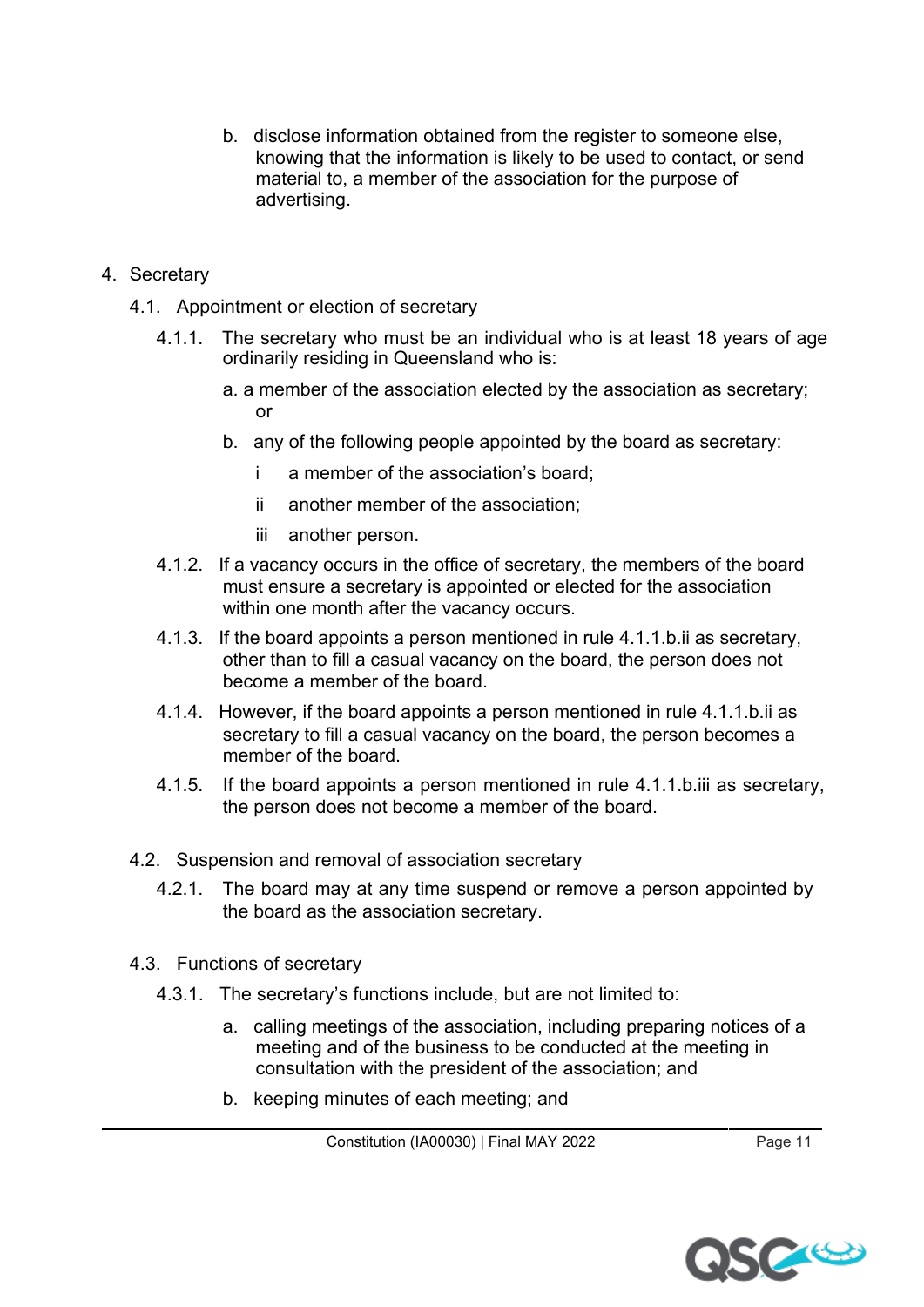- c. keeping copies of all correspondence and other documents relating to the association; and
- d. maintaining the register of members of the association.

### 5. Board

- 5.1. Membership of the board
	- 5.1.1. The board of the association comprises a minimum of three and a maximum of five elected board members, of whom one holds the position of president, another of whom holds the position of treasurer and any other board members that the members elect at a general meeting.
	- 5.1.2. At each annual general meeting of the association, the elected board members must retire from office, but are eligible, on nomination, for reelection.
	- 5.1.3. A board member must exercise their powers and discharge their duties in good faith, in the best interests of the association for proper purpose and with a degree of care and diligence that a reasonable person would exercise in the circumstances.
- 5.2. Electing board members
	- 5.2.1. An elected board member may only be elected as follows:
		- a. nominations for board positions will be taken from the floor of the annual general meeting;
		- b. only members of the Association who are present at the annual general meeting may be nominated for a board position;
		- c. each Association Delegate present and entitled to vote at the annual general meeting may vote for one candidate for each vacant position on the board. Any equality in voting is resolved as follows:
			- i if there are two candidates and both candidates receive an equal number of votes, voting is determined by lot;
			- ii if there are three or more candidates and two or more candidates receive an equal highest number of votes, a second vote is conducted between only those candidates who received the equal highest number of votes. In the event that following the second vote, two or more candidates receive an equal highest number of votes, voting is determined by lot.

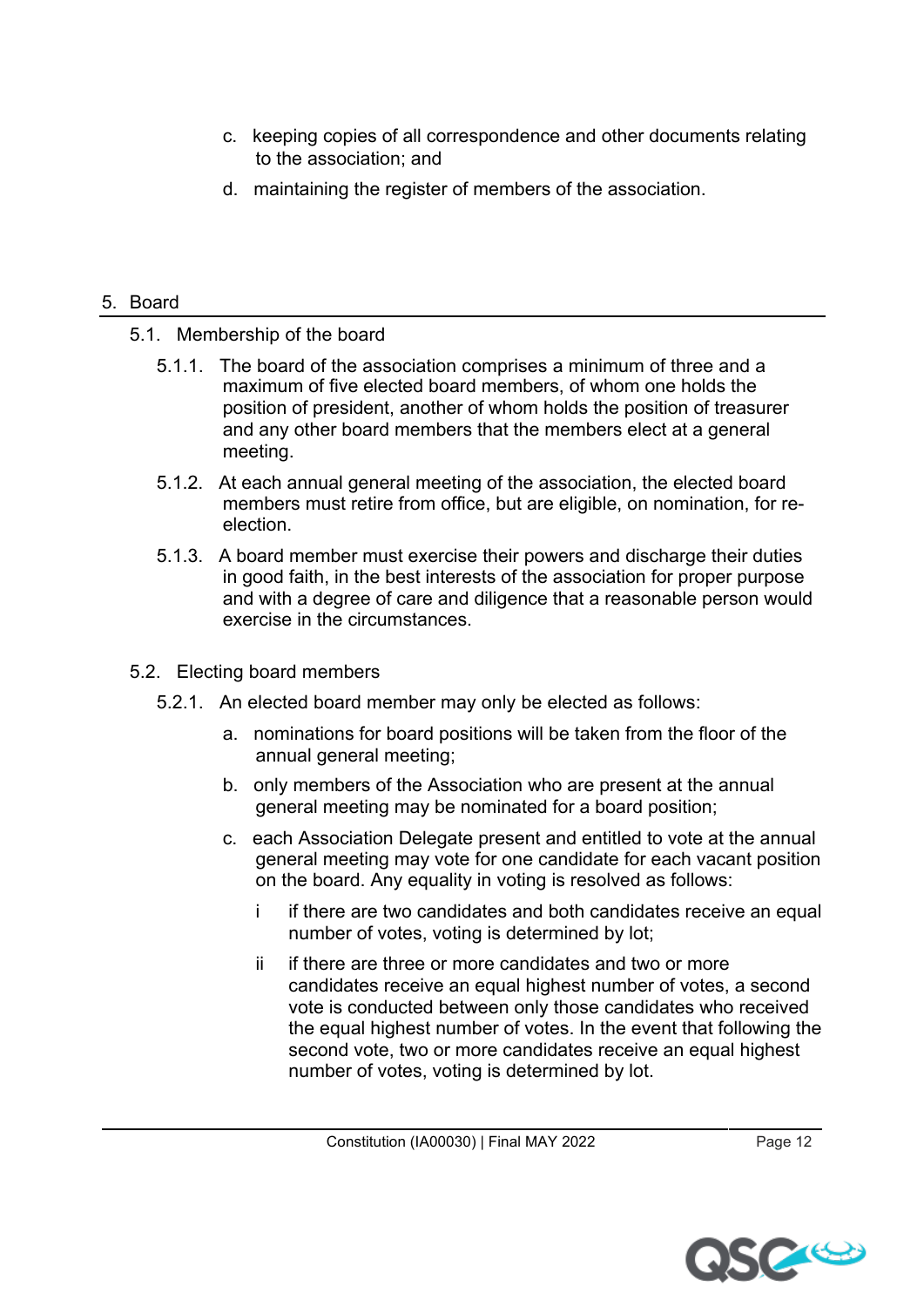- d. if there is only one candidate for a position, the candidate is declared elected if approved by a majority of Association Delegates present and voting. If the candidate is not approved, a casual vacancy is deemed to have occurred in the position;
- e. if there are no candidates nominated for a position, a casual vacancy is deemed to have occurred in the position.
- 5.2.2. A person may be a candidate only if the person:
	- a. is an adult; and
	- b. is not ineligible to be elected as a board member under the Act.
- 5.3. Resignation, removal or vacation of office of board members
	- 5.3.1. A board member may resign from the board by giving written notice of resignation to the association at its registered office.
	- 5.3.2. The resignation takes effect at:
		- a. the time the notice is received by the association secretary; or
		- b. if a later time is stated in the notice, the later time.
	- 5.3.3. A board member may be automatically removed from office if that board member is absent from two consecutive board meetings without leave of the board.
	- 5.3.4. A board member may be removed from office at a general meeting of the association if a majority of the eligible voting members present and voting at the meeting vote in favour of removing the board member.
	- 5.3.5. At a general meeting, before a vote is taken about removing a board member from office, the board member must be given a full and fair opportunity to show cause why he or she should not be removed from office.
	- 5.3.6. A board member has no right of appeal against their removal from office under this clause.
- 5.4. Vacancies on the board
	- 5.4.1. If a casual vacancy occurs on the board the continuing board members may appoint another person to fill the vacancy until the next annual general meeting.
	- 5.4.2. With the exception of the positions of president and treasurer, the continuing board members may act despite a casual vacancy on the board.
	- 5.4.3. If the number of board members is less than the number fixed under clause 5.7.1 as a quorum of the board, the continuing board members may act only to:

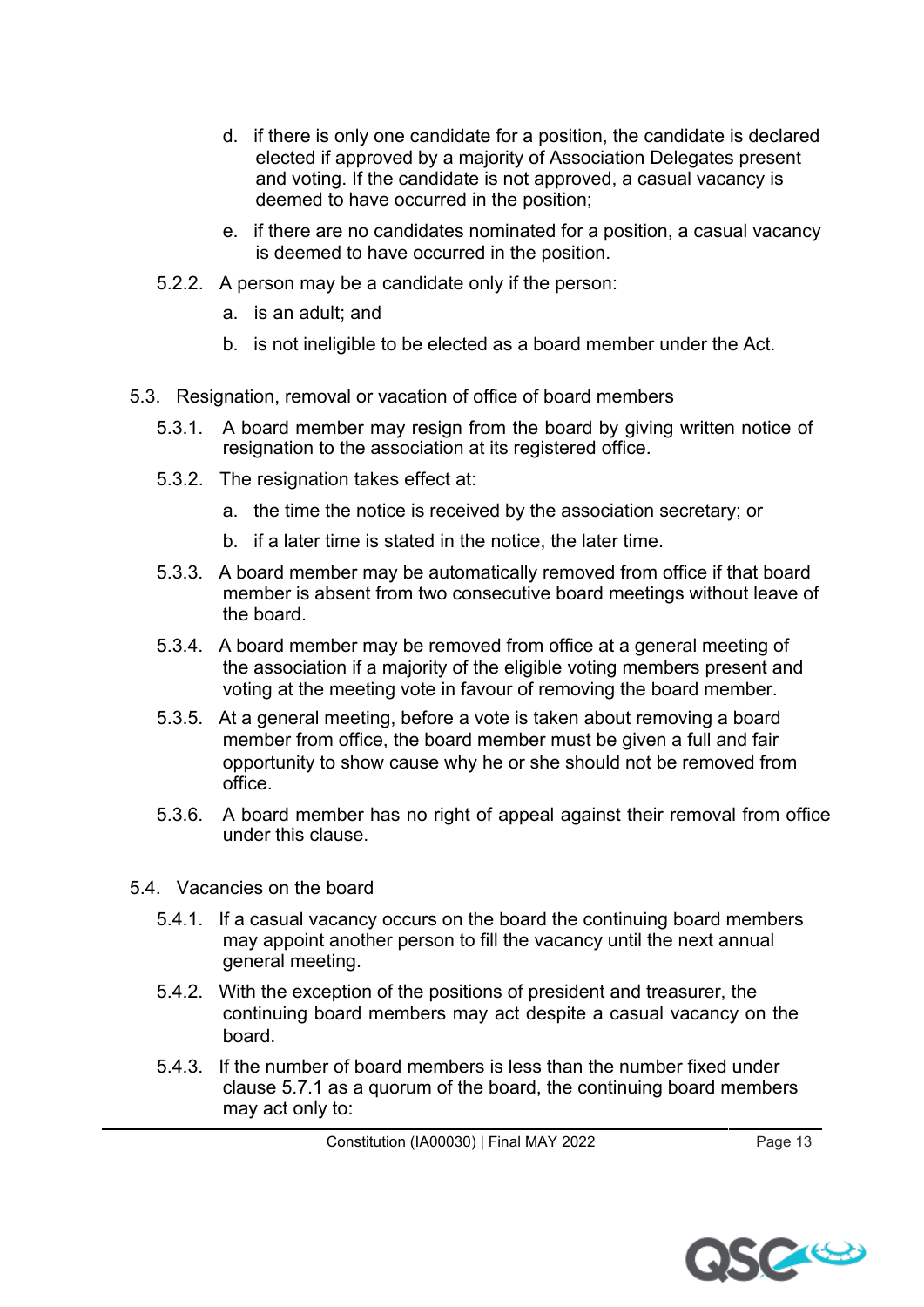- a. increase the number of board members to the number required for a quorum; or
- b. call a general meeting of the association.
- 5.4.4. If a casual vacancy occurs in the position of president or treasurer, the continuing board members may act only to:
	- a. appoint another member of the association to fill the casual vacancy; or
	- b. call a general meeting of the association.
- 5.5. Functions of the board
	- 5.5.1. The business of the association is to be managed by or under the direction of the board.
	- 5.5.2. The board must take all reasonable steps to ensure that the association complies with its obligations under the Act and this constitution.
	- 5.5.3. Subject to this constitution or a resolution of the members of the association carried at a general meeting, the board has the general control and management of the administration of the affairs, property and funds of the association.
	- 5.5.4. The board members may exercise all the powers of the association except any powers that the Act or the association's constitution requires the association to exercise in general meeting.
	- 5.5.5. The board may exercise the powers of the association:
		- a. to borrow, raise or secure the payment of amounts in a way the board decides; and
		- b. to secure the amounts mentioned in clause 5.5.5.a or the payment or performance of any debt, liability, contract, guarantee or other engagement incurred or to be entered into by the association in any way, including by the issue of debentures (perpetual or otherwise) charged upon the whole or part of the association's property, both present and future; and
		- c. to purchase, redeem or pay off any securities issued; and
		- d. to borrow amounts from members and pay interest on the amounts borrowed; and
		- e. to mortgage or charge the whole or part of its property; and
		- f. to issue debentures and other securities, whether outright or as security for any debt, liability or obligation of the association; and
		- g. to provide and pay off any securities issued; and
		- h. to invest in a way the board decides.

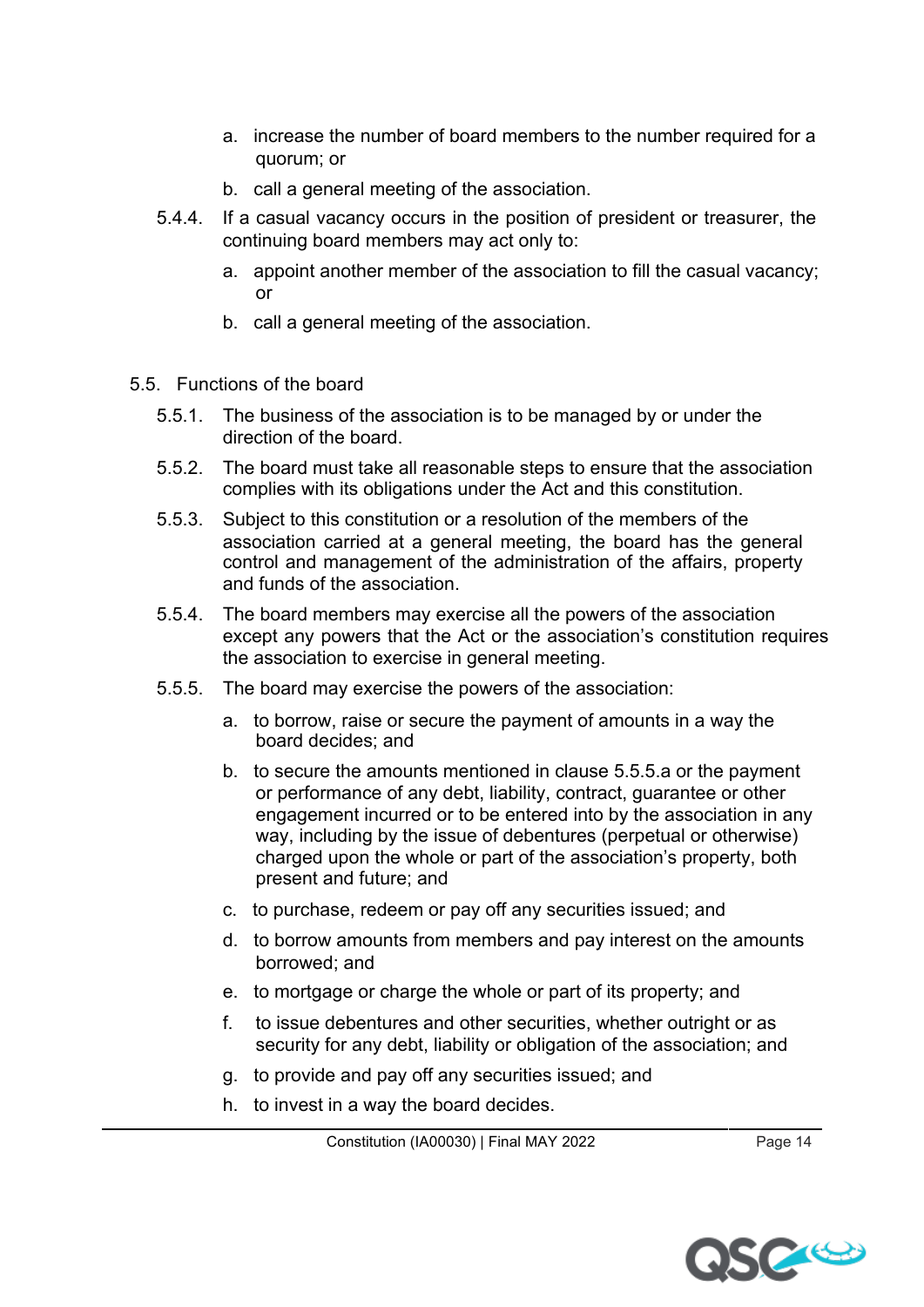- 5.5.6. For clause 5.5.5.d, the rate of interest must not be more than the current rate being charged for overdrawn accounts on money lent (regardless of the term of the loan) by:
	- a. the financial institution for the association; or
	- b. if there is more than one financial institution for the association, the financial institution nominated by the board.
- 5.6. Meetings of the board
	- 5.6.1. Subject to clause 5.6.2, the board may meet and conduct its proceedings, as it considers appropriate.
	- 5.6.2. The board must meet at least once every four months to exercise its functions.
	- 5.6.3. The board must decide how a meeting is to be called.
	- 5.6.4. Notice of a meeting is to be given in the way decided by the board.
	- 5.6.5. The board may hold meetings or permit a board member to take part in its meetings, by using any technology that reasonably allows the member to hear and take part in discussions as they happen.
	- 5.6.6. A board member who participates in the meeting as mentioned in clause 5.6.5 is taken to be present at the meeting.
	- 5.6.7. A question arising at a board meeting is to be decided by a majority vote of the board members voting on the resolution and, if the votes are equal, the question is resolved so as to maintain the status quo.
	- 5.6.8. If a board member has a material personal interest in a matter that is being considered at a board meeting:
		- a. the board member must declare the interest;
		- b. the board member must not be present while the matter is being considered at the meeting;
		- c. the board member must not vote on the matter and, if the board member does vote, the board member's vote must not be counted;
		- d. the association cannot avoid the transaction merely because of the existence of the interest.
	- 5.6.9. The president is to preside as chairperson at a board meeting.
	- 5.6.10. If there is no president or if the president is not present within 30 minutes after the time fixed for a board meeting, the board members present may choose one of their number to preside as chairperson at the meeting.

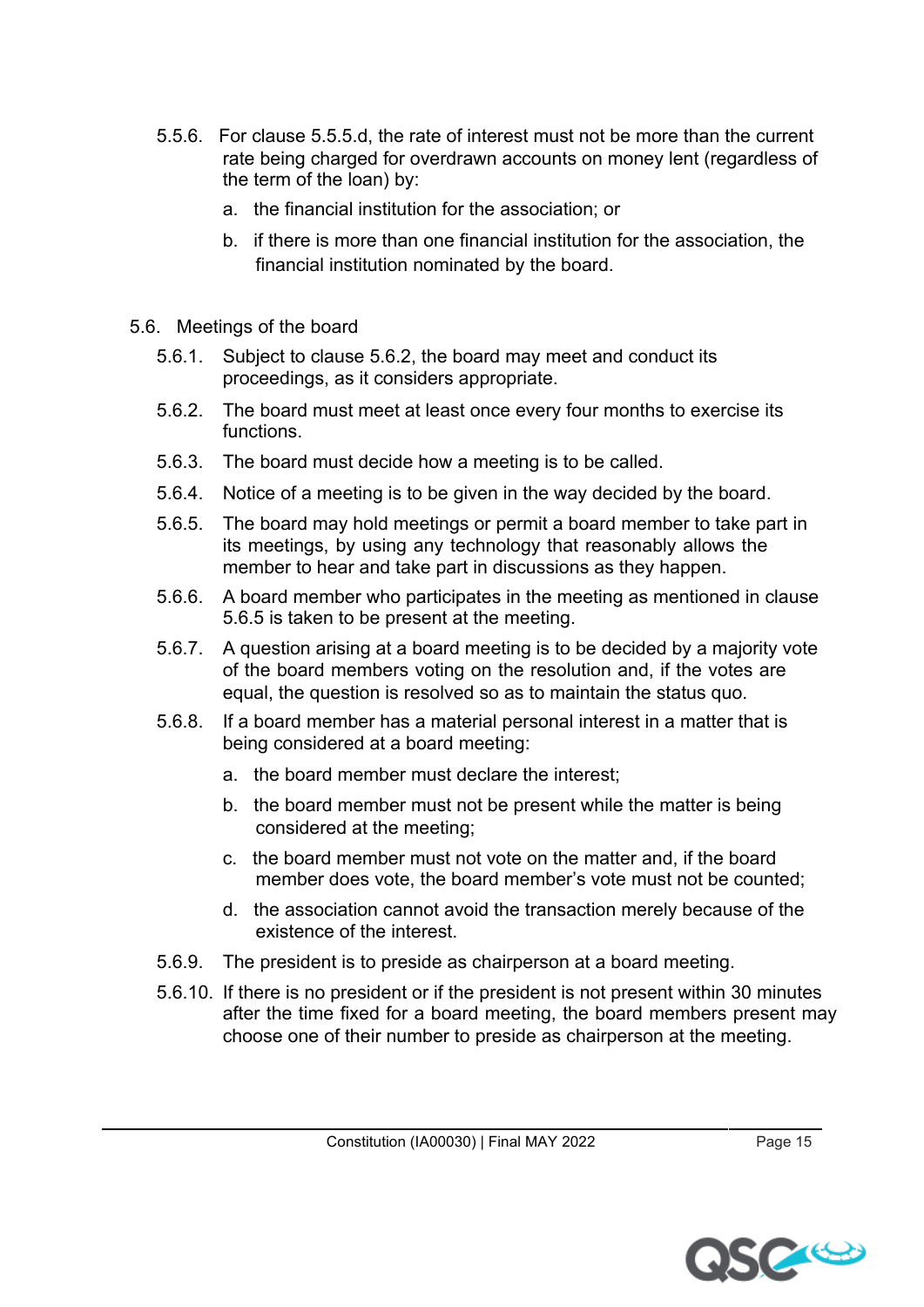- 5.7. Quorum for, and adjournment of, board meeting
	- 5.7.1. At a board meeting, more than 50% of the board members currently elected to the board form a quorum.
	- 5.7.2. If there is no quorum within 30 minutes after the time fixed for a board meeting called on the request of board members, the meeting lapses.
	- 5.7.3. If there is no quorum within 30 minutes after the time fixed for a board meeting called other than on the request of the board members:
		- a. the meeting is to be adjourned for at least one day; and
		- b. the board members who are present are to decide the day, time and place of the adjourned meeting.
	- 5.7.4. If, at an adjourned meeting mentioned in clause 5.7.3, there is no quorum within 30 minutes after the time fixed for the meeting, the meeting lapses.
- 5.8. Special meeting of the board
	- 5.8.1. If the association secretary receives a written request signed by at least 33% of the board members, the association secretary must call a special meeting of the board by giving each board member notice of the meeting within seven days after the association secretary receives the request.
	- 5.8.2. A minimum of seven days' notice of a special meeting of the board must be given, unless otherwise agreed by all board members.
	- 5.8.3. If the association secretary is unable or unwilling to call the special meeting, another board member must call the meeting.
	- 5.8.4. A request for a special meeting must state:
		- a. why the special meeting is called; and
		- b. the business to be conducted at the meeting.
	- 5.8.5. A notice of a special meeting must state:
		- a. the day, time and place of the meeting; and
		- b. the business to be conducted at the meeting.
	- 5.8.6. Only the business listed on the notice of a special meeting of the board may be conducted at a special meeting of the board.
	- 5.8.7. A special meeting of the board must be held within seven days after notice of the meeting is given to the board members.

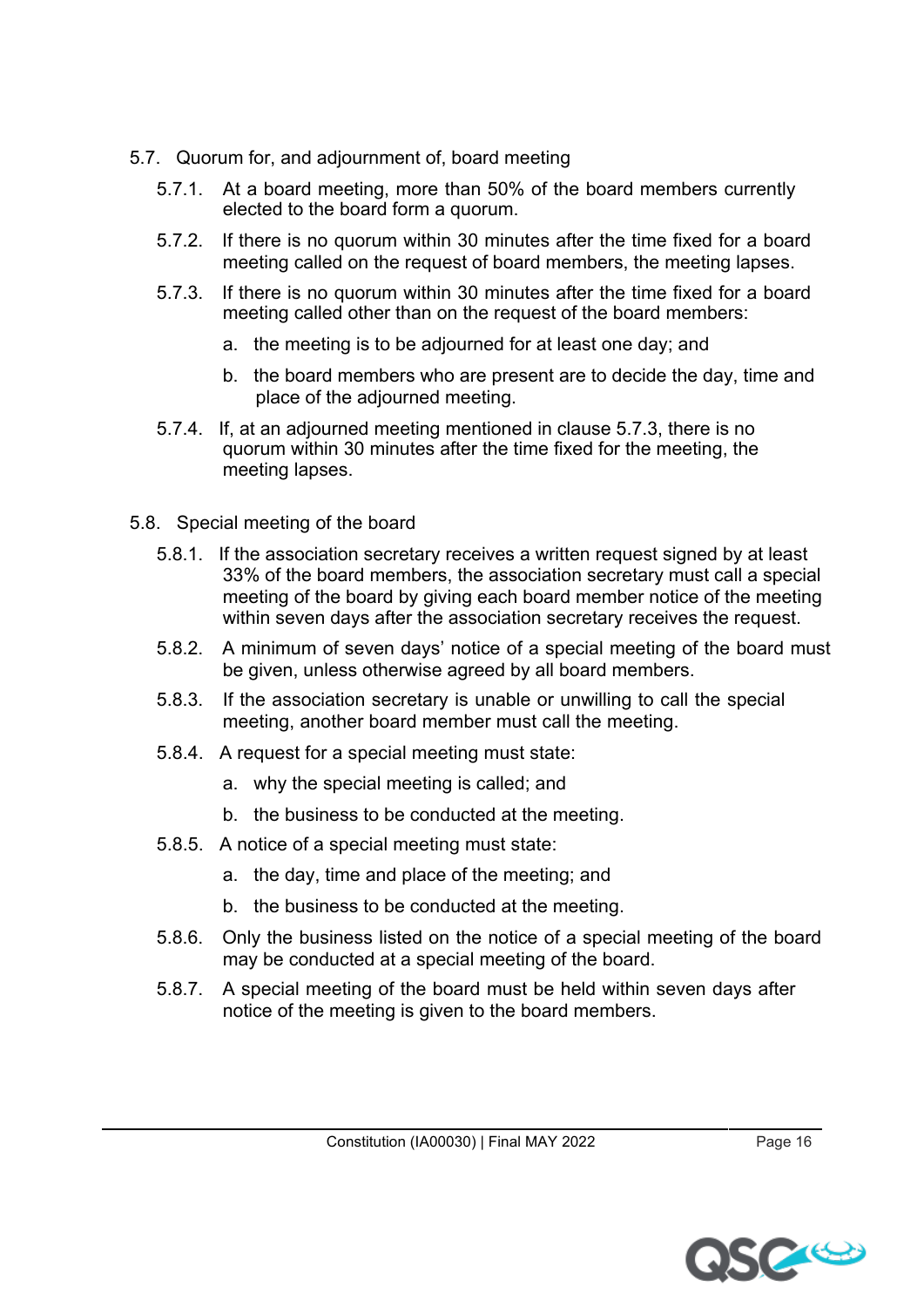- 5.9. Minutes of board meetings
	- 5.9.1. The association secretary must ensure full and accurate minutes of all questions, matters, resolutions and other proceedings of each board meeting are entered in a minute book.
	- 5.9.2. To ensure the accuracy of the minutes, the minutes of each board meeting must be signed by the chairperson of the meeting, or the chairperson of the next board meeting, verifying their accuracy.
- 5.10. Delegation
	- 5.10.1. The board may delegate all or any of its powers and authorities, duties and functions to any person or to any subcommittee except:
		- a. the power to delegate; or
		- b. a function that is a duty imposed on the board by the Act or by any other law.
	- 5.10.2. Despite any delegation under this clause, the board may continue to exercise all its functions, including any function that has been delegated to a subcommittee and remains responsible for the exercise of those functions at all times.
- 5.11. Appointment of subcommittees
	- 5.11.1. The board may appoint one or more subcommittees consisting of members of the association considered appropriate by the board to help with the conduct of the association's operations.
	- 5.11.2. Subcommittees shall have such membership, powers and duties as the board shall confer on them, or which the board shall delegate to them.
	- 5.11.3. Any act or thing done or suffered by a subcommittee acting in the exercise of a delegation under this constitution has the same force and effect as it would have if it had been done or suffered by the board.
	- 5.11.4. A subcommittee may meet and adjourn as it considers appropriate, or as requested by the board.
	- 5.11.5. A member of the subcommittee who is not a board member is not entitled to vote at a board meeting.
	- 5.11.6. A subcommittee may elect a chairperson of its meetings.
	- 5.11.7. If a chairperson is not elected, or if the chairperson is not present within 10 minutes after the time fixed for a meeting, the members present may choose one of their number to be chairperson of the meeting.
	- 5.11.8. A question arising at a subcommittee meeting is to be decided by a majority vote of the members voting on the question and, if the votes are equal, the question is resolved so as to maintain the status quo.

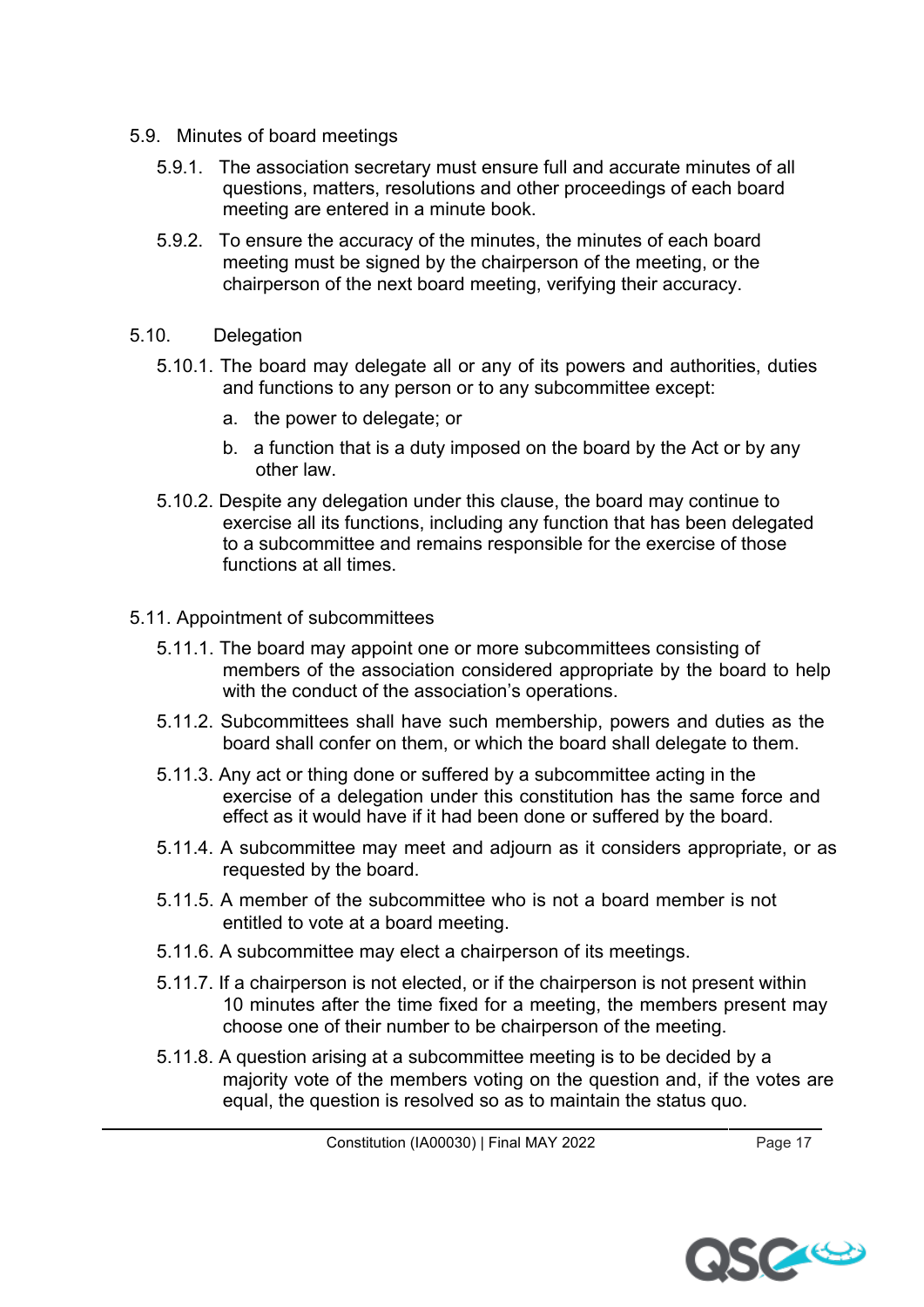- 5.12. Acts not affected by defects or disqualifications
	- 5.12.1. An act performed by a board member a subcommittee or a person acting as a member of the board is effective, even if their appointment, or the continuance of their appointment, is invalid because the board member or association secretary did not comply with this constitution or any provision of the Act.
- 5.13. Resolutions of board without meeting
	- 5.13.1. The board may pass a resolution without a board meeting being held if all the board members entitled to vote on the resolution provide a written statement that they are in favour of the resolution.
	- 5.13.2. Such a resolution may be validly transmitted and agreed in writing electronically.
	- 5.13.3. A resolution mentioned in clause 5.13.1 may consist of several documents in like form, each agreed in writing by one or more members of the board.
	- 5.13.4. The resolution is passed when the last board members provides their written statement.
	- 5.13.5. Passage of a resolution under this section must be recorded in the association's minute books.

## 6. Meetings of members

- 6.1. Annual general meetings
	- 6.1.1. The association's annual general meeting must be held:
		- a. at least once each year; and
		- b. within 5 months after the end date of the association's reportable financial year.
- 6.2. Business to be conducted at annual general meeting
	- 6.2.1. The following business must be conducted at each annual general meeting of the association:
		- a. receiving the association's financial statement, and audit report, for the last reportable financial year;
		- b. presenting the financial statement and audit report to the meeting for adoption;
		- c. electing members of the board;
		- d. appointing an auditor or an accountant for the present financial year;

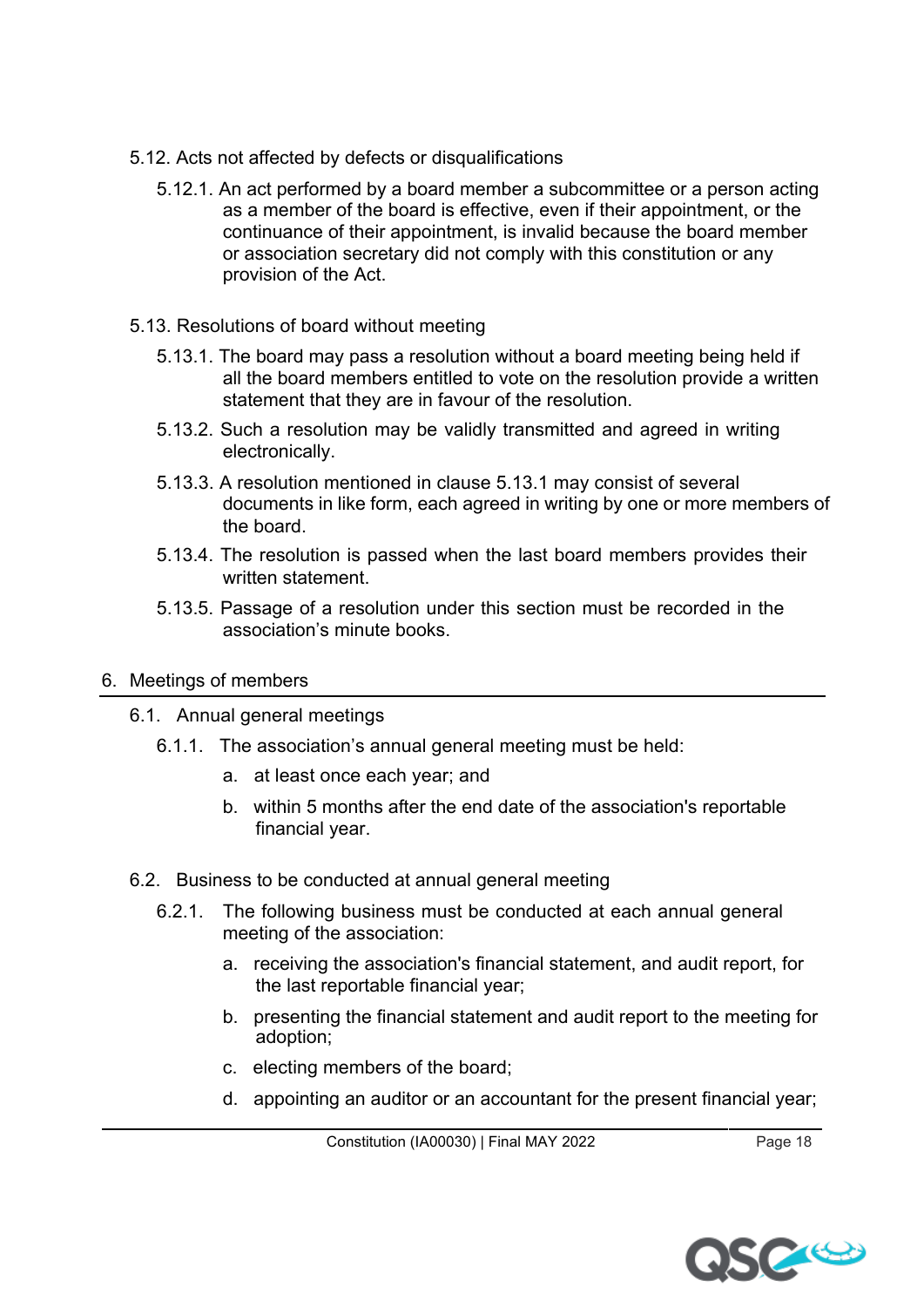- 6.3. Notice of general meeting
	- 6.3.1. The association secretary may call a general meeting of the association.
	- 6.3.2. The association secretary must give at least 14 days' notice of the meeting to each member of the association.
	- 6.3.3. If the association secretary is unable or unwilling to call the meeting, another board member must call the meeting.
	- 6.3.4. The association must give written notice of a general meeting to a member:
		- a. personally; or
		- b. by sending it by post to the address for the member in the register of members or an alternative address nominated by the member; or
		- c. by sending it to an electronic mail address nominated by the member; or
		- d. by sending it to the member by other electronic means nominated by the member.
	- 6.3.5. A notice of a general meeting must state the business to be conducted at the meeting.
- 6.4. Quorum for, and adjournment of, general meeting
	- 6.4.1. At a general meeting, Association Delegates representing more than 60% of the combined number of member bodies form a quorum.
	- 6.4.2. No business may be conducted at a general meeting unless there is a quorum of members when the meeting proceeds to business.
	- 6.4.3. A meeting of the association's members that does not have a quorum present within 30 minutes after the time for the meeting set out in the notice of meeting is adjourned to the date, time and place the board specifies. If the board does not specify 1 or more of those things, the meeting is adjourned to:
		- a. if the date is not specified—the same day in the next week; and
		- b. if the time is not specified—the same time; and
		- c. if the place is not specified—the same place.
	- 6.4.4. If no quorum is present at the resumed meeting within 30 minutes after the time for the meeting, the meeting lapses.
	- 6.4.5. The chairperson may, with the consent of any meeting at which there is a quorum, and must if directed by the meeting, adjourn the meeting from time to time and from place to place.

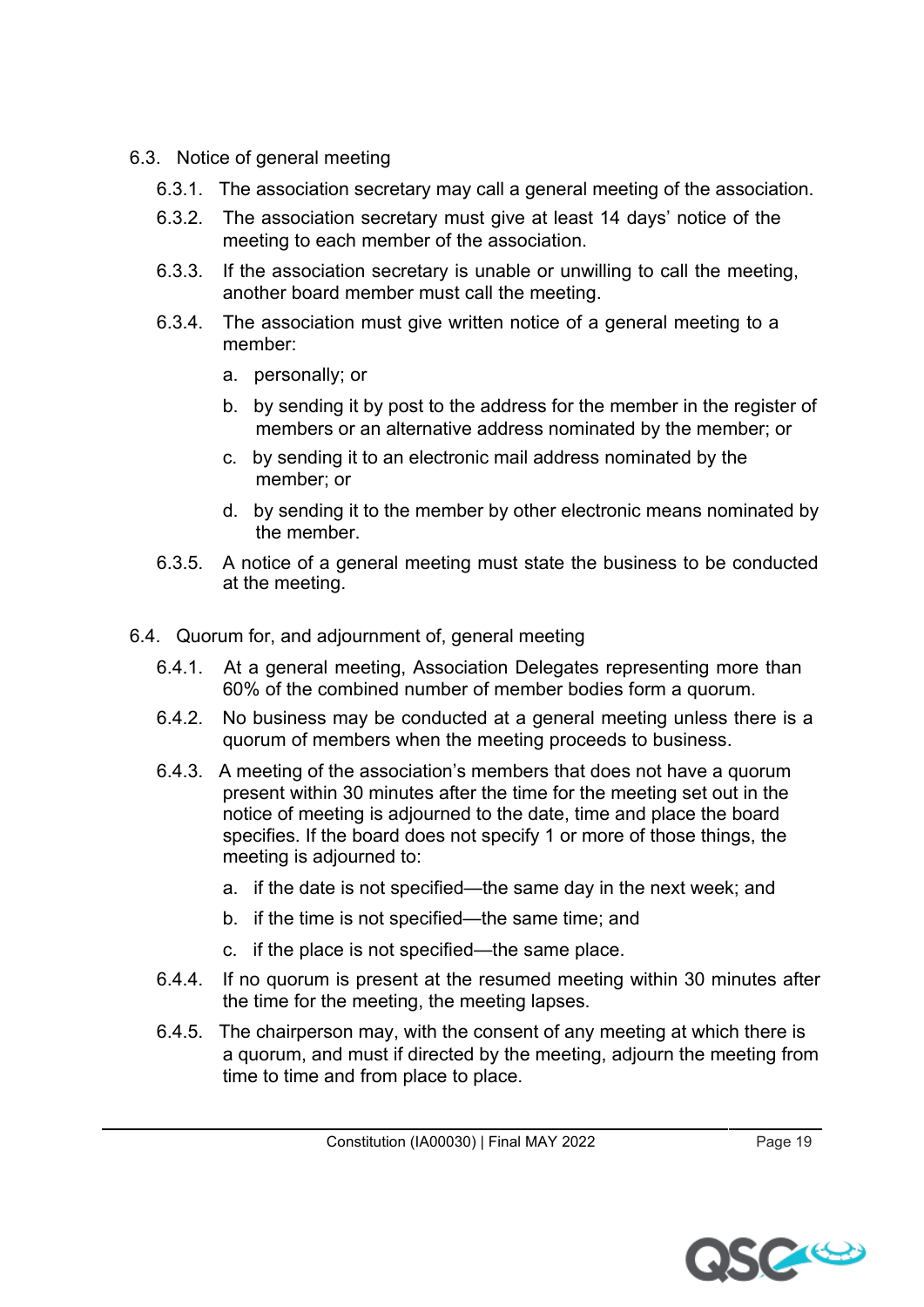- 6.4.6. If a meeting is adjourned under clause 6.4.5 only unfinished business is to be transacted at a meeting resumed after an adjournment.
- 6.4.7. When a meeting is adjourned, new notice of the resumed meeting must be given if the meeting is adjourned for 30 days or more.
- 6.4.8. If a meeting is adjourned for 30 days or more, notice of the adjourned meeting must be given in the same way notice is given for an original meeting.
- 6.5. Procedure at general meeting
	- 6.5.1. At each general meeting:
		- a. the president is to preside as chairperson; and
		- b. if there is no president or if the president is not present within 15 minutes after the time fixed for the meeting or is unwilling to act, the members present may choose another board member to be chairperson of the meeting; and
		- c. if there are no board members present the Association Delegates may choose one of their number to preside as chairperson at the meeting; and
		- d. the chairperson must conduct the meeting in a proper and orderly way.
	- 6.5.2. No business other than that stated on the notice of general meeting may be conducted at a general meeting.
- 6.6. Voting at general meeting
	- 6.6.1. At a general meeting, each question, matter or resolution, other than a special resolution, must be decided by a majority vote of the eligible voting members present and voting.
	- 6.6.2. Each member present and entitled to vote is entitled to one vote only and, if the votes are equal, the question is resolved so as to maintain the status quo.
	- 6.6.3. In the event that an Association Delegate appointed by a member body is unable to attend a meeting, that member body may still cast its three votes by allocating them to its attending Association Delegate or Association Delegates, provided that the member body has first nominated which of the Association Delegates shall be so entitled. In this case, an Association Delegate may be able to cast more than one vote notwithstanding 6.6.2 above.
	- 6.6.4. In the event that all three Association Delegates appointed by a member body are unable to attend a meeting, voting by proxy shall be permitted providing that the proxy is in writing, properly authorised by the member

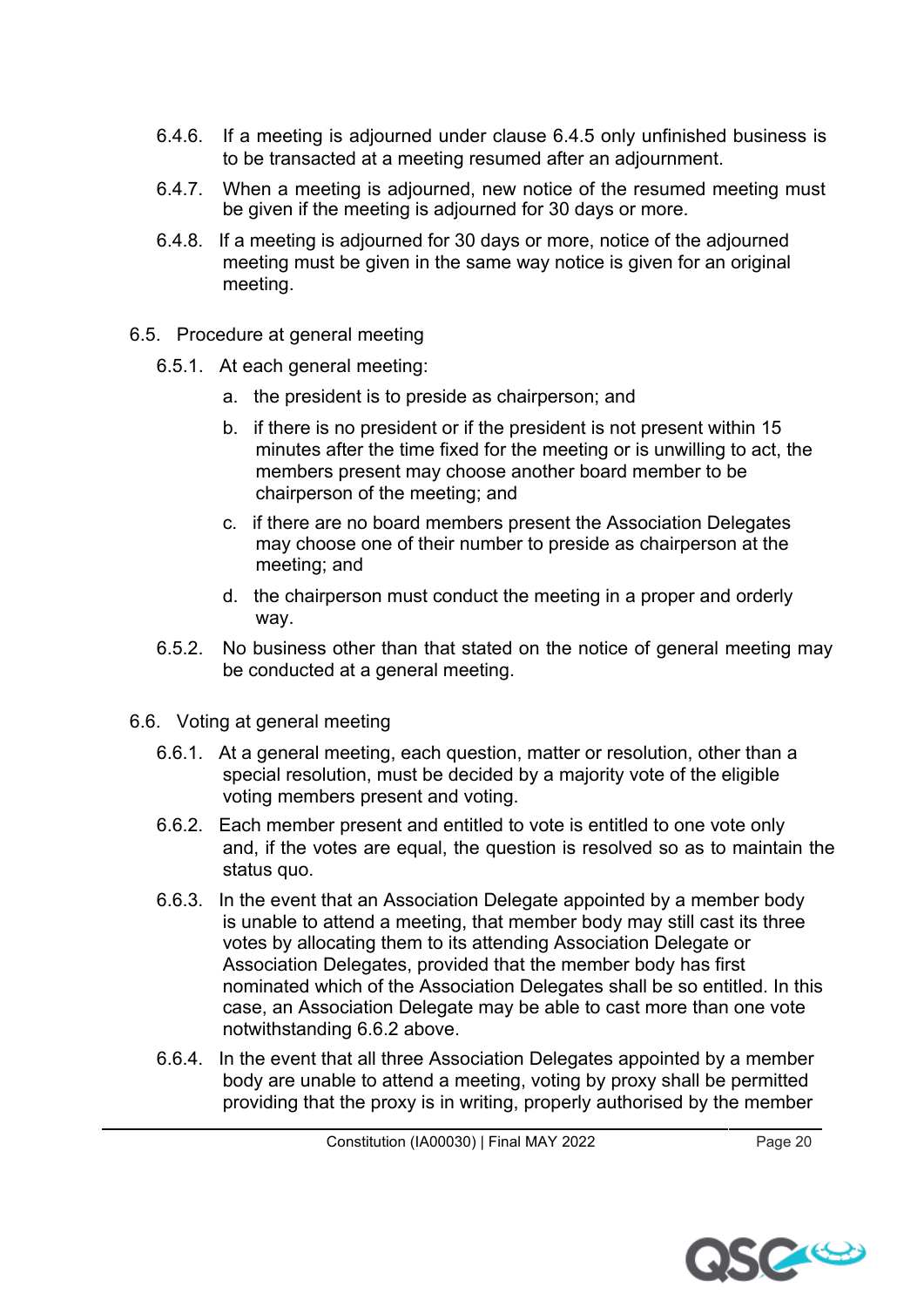body, refers specifically to the matter under consideration, clearly instructs the proxy holder how to vote, and is deposited with the association secretary prior to the commencement of the meeting at which the vote will occur. A vote by proxy shall count as three votes notwithstanding 6.6.2 above.

- 6.6.5. In the event that all three Association Delegates appointed by a member body are unable to attend a meeting, voting by proxy shall be permitted providing that the proxy is in writing, properly authorised by the member body, refers specifically to the matter under consideration, clearly instructs the proxy holder how to vote, and is deposited with the association secretary prior to the commencement of the meeting at which the vote will occur. A vote by proxy shall count as three votes notwithstanding 6.6.2 above.
- 6.6.6. A resolution put to the vote at a general meeting must be decided on a show of hands unless a secret ballot is demanded under clause 6.6.9.
- 6.6.7. A resolution put to the vote at a general meeting must be decided on a show of hands unless a secret ballot is demanded under clause 6.6.9.
- 6.6.8. On a show of hands, a declaration by the chairperson is conclusive evidence of the result, provided that the declaration reflects the show of hands and the votes of the proxies received. Neither the chairperson nor the minutes need to state the number or proportion of the votes recorded in favour or against.
- 6.6.9. However, if at least 20% of the eligible voting members present demand a secret ballot, voting must be by secret ballot.
- 6.6.10. If a secret ballot is held, the chairperson must appoint two people to conduct the secret ballot in the way the chairperson decides.
- 6.6.11. The result of a secret ballot as declared by the chairperson is taken to be a resolution of the meeting at which the ballot was held.
- 6.7. Special general meeting
	- 6.7.1. The association secretary must call a special general meeting by giving each member of the association notice of the meeting within 14 days after:
		- a. being directed to call the meeting by the board; or
		- b. being given a written request signed by:
			- i at least 33% of the number of board members when the request is signed; or
			- ii Association Delegates representing more than 50% of the combined number of member clubs and member associations when the request is signed;

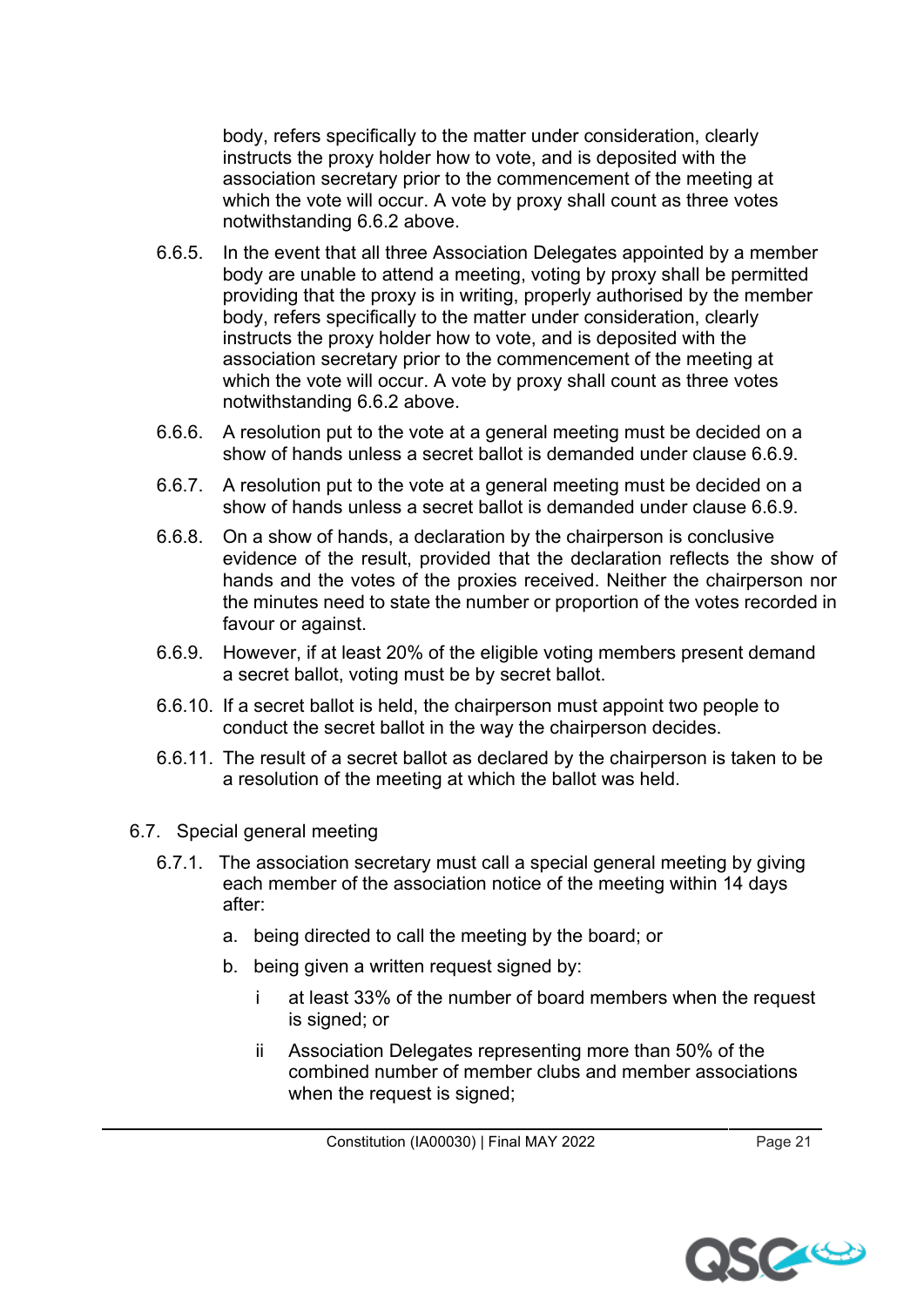- c. being given a written notice of an intention to appeal against the decision of the board:
	- i to reject an application for membership; or
	- ii to terminate a member's membership.
- 6.7.2. A request mentioned in clause 6.7.1.b must state:
	- a. why the special general meeting is being called; and
	- b. the business to be conducted at the meeting.
- 6.7.3. A special general meeting must be held within 28 days after the association secretary:
	- a. is directed to call the meeting by the board; or
	- b. is given the written request mentioned in clause 6.7.1.b ; or
	- c. is given the written notice of an intention to appeal mentioned in clause 6.7.1.b.ii.
- 6.7.4. If the secretary is unable or unwilling to call the special meeting, the president must call the meeting.
- 6.8. Minutes of general meetings
	- 6.8.1. The secretary must ensure full and accurate minutes of all questions, matters, resolutions and other proceedings of each general meeting are entered in a minute book.
	- 6.8.2. To ensure the accuracy of the minutes:
		- a. the minutes of each general meeting must be signed by the chairperson of the meeting, or the chairperson of the next general meeting, verifying their accuracy; and
		- b. the minutes of each annual general meeting must be signed by the chairperson of the meeting, or the chairperson of the next meeting of the association that is a general meeting or annual general meeting, verifying their accuracy.
	- 6.8.3. If asked by a member of the association, the association secretary must, within 14 days after the request is made:
		- a. make the minute book for a particular general meeting available for inspection by the member at a mutually agreed time and place; and
		- b. give the member copies of the minutes of the meeting.

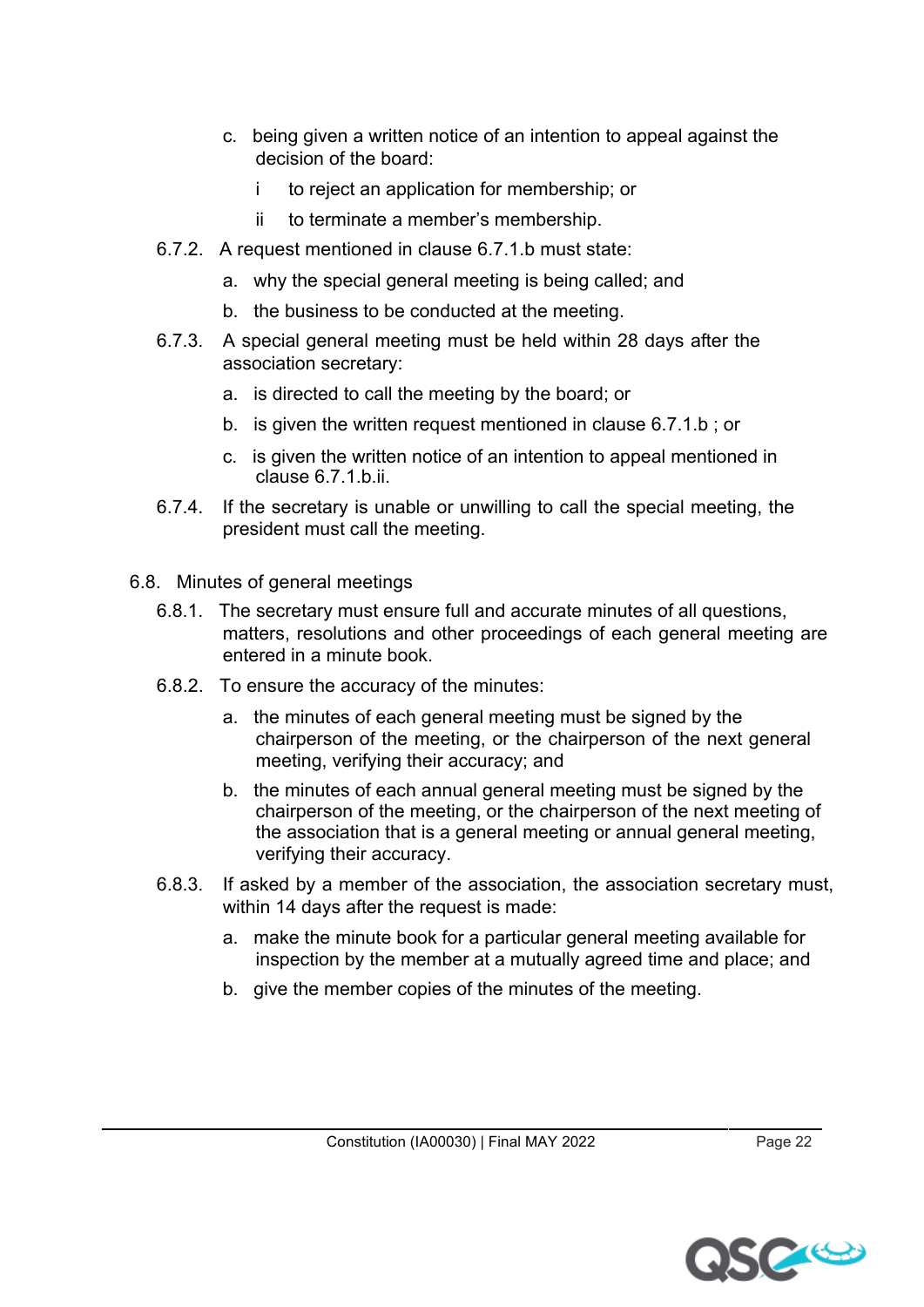#### 7. Constitution and bylaws

#### 7.1. Bylaws

- 7.1.1. The board may make, amend or repeal bylaws, not inconsistent with this constitution, for the internal management of the association.
- 7.1.2. A bylaw may be set aside by a vote of eligible voting members at a general meeting of the association.
- 7.2. Alteration of constitution
	- 7.2.1. Subject to the Act, this constitution may be modified or repealed, or a new constitution may be adopted, by a special resolution carried at a general meeting.
	- 7.2.2. However, an amendment, repeal or addition is valid only if it is registered by the chief executive of the Queensland Government Office of Fair Trading.
	- 7.2.3. If this constitution is modified or repealed, or a new constitution is adopted, the modification, repeal or adoption takes effect on the date on which the special resolution is passed, if the special resolution specified no later date.
- 7.3. Common seal
	- 7.3.1. The board must ensure the association has a common seal.
	- 7.3.2. The common seal must be:
		- a. be kept securely by the board; and
		- b. be used only under the authority of the board.
	- 7.3.3. Each instrument to which the seal is attached shall be signed by a board member and countersigned by:
		- a. the secretary; or
		- b. another board member; or
		- c. someone authorised by the board.

#### 8. Finance

- 8.1. Funds and accounts
	- 8.1.1. The funds of the association must be kept in one or more accounts in the name of the association in a financial institution decided by the board.
	- 8.1.2. Records and accounts must be kept in the English language showing full and accurate particulars of the financial affairs of the association.

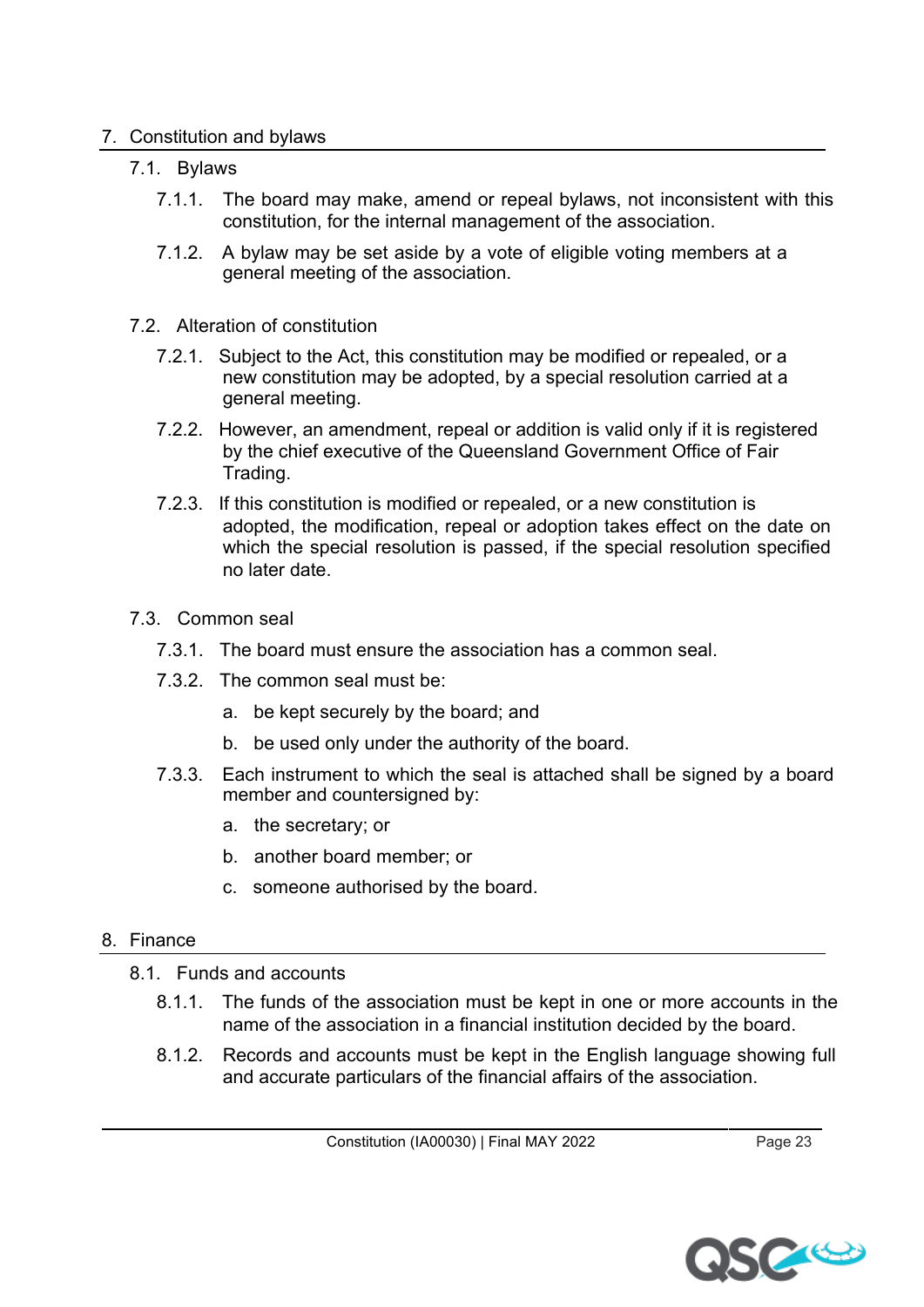- 8.1.3. All amounts must be deposited in the financial institution account as soon as possible after receipt.
- 8.1.4. All amounts of \$100 or over shall be paid by cheque or electronic funds transfer and must be signed or approved by any two of the following:
	- a. president;
	- b. treasurer;
	- c. association secretary;
	- d. any other board members who has been authorised by the board to sign cheques issued and approve electronic funds transfers by the association.
- 8.1.5. Cheques, other than cheques for wages, allowances or petty cash recoupment, shall be crossed not negotiable.
- 8.1.6. A petty cash account may be kept on the imprest system, and the board shall decide the amount of petty cash to be kept in the account.
- 8.1.7. All expenditure must be approved or ratified at a board meeting.
- 8.1.8. The association precludes the payment to an officer or employee of the association of an amount by way of commission or allowance calculated by reference to the quantity of liquor sold or supplied by the association or the receipts of the association for such liquor.
- 8.2. General financial matters
	- 8.2.1. On behalf of the board, the treasurer must, as soon as possible after the end date of each financial year, ensure a financial statement for its last reportable financial year is prepared.
	- 8.2.2. The assets and income of the association must be applied solely in furtherance of the association's objects and exercising the association's powers and no portion shall be distributed directly or indirectly to the members of the association except as bona fide compensation for services rendered or expenses incurred on behalf of the association.
- 8.3. Documents
	- 8.3.1. The board must ensure the safe custody of books, documents, instruments of title and securities of the association.
- 8.4. Financial year
	- 8.4.1. The end date of the association's financial year is 30 June in each year.